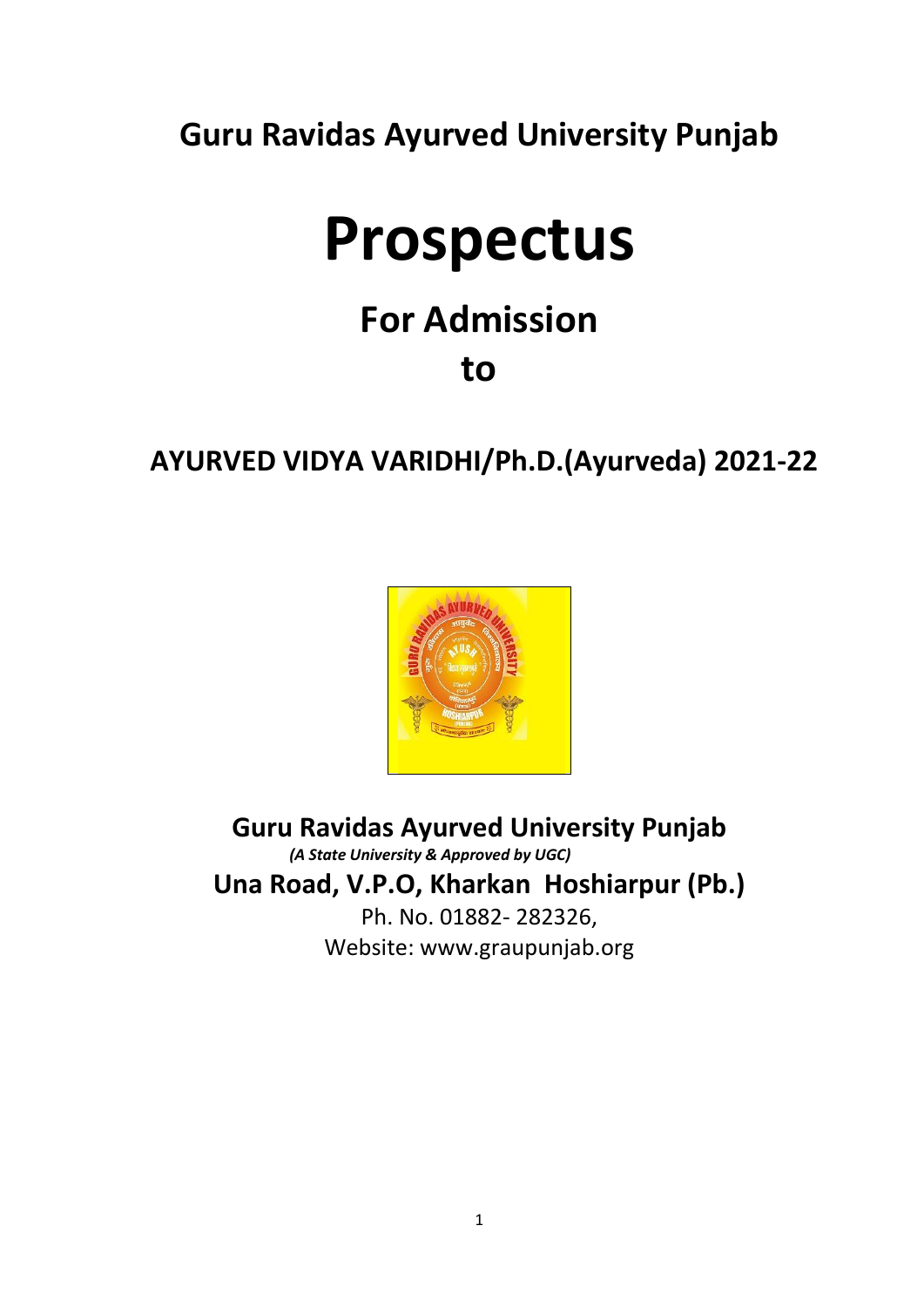|           | <b>CONTENTS</b>                                        |                |
|-----------|--------------------------------------------------------|----------------|
| Sr.       | <b>Particular</b>                                      | Page No.       |
| <b>No</b> |                                                        |                |
| 1.        | <b>Important Dates</b>                                 | 3              |
| 2.        | <b>Definitions</b>                                     | $\overline{4}$ |
| 3.        | Introduction                                           | 5              |
| 4.        | <b>General Information and Guidance</b>                | $6 - 7$        |
| 5.        | General remarks and Institutional requirement          | 8              |
| 6.        | Eligibility                                            | $8 - 9$        |
| 7.        | <b>Entrance Examination</b>                            | 9              |
| 8.        | <b>Enrollment Registration</b>                         | 10             |
| 9.        | <b>Appointment of Supervisor</b>                       | $10 - 11$      |
| 10        | Requirement during the period of Registration          | 11             |
| 11        | Duration of Research for Ph.D Submission Thesis        | $11 - 13$      |
| 12        | <b>Thesis</b>                                          | $13 - 14$      |
| 13        | Appointment of Examiner of Ph.D Thesis                 | 14-15          |
| 14        | Reports of Ph.D Thesis and Oral/Viva Voce Examinations | $15 - 16$      |
| 15        | Award of Ph.D Degree                                   | 16             |
| 16        | Publication of Thesis research work                    | 16             |
| 17        | Supply of Reports to the candidates                    | 16             |
| 18        | <b>General Control</b>                                 | 17             |
| 19        | <b>Fee Structure</b>                                   | 17             |
| 20        | Declaration by the research Scholar (Annexure-A)       | 18             |
| 21        | Certificate from the Guide (Annexure -B)               | 19             |
| 22        | Terms and conditions                                   | 20             |
| 23        | Application forms for admission                        | $21 - 23$      |
| 24        | Declaration                                            | 24             |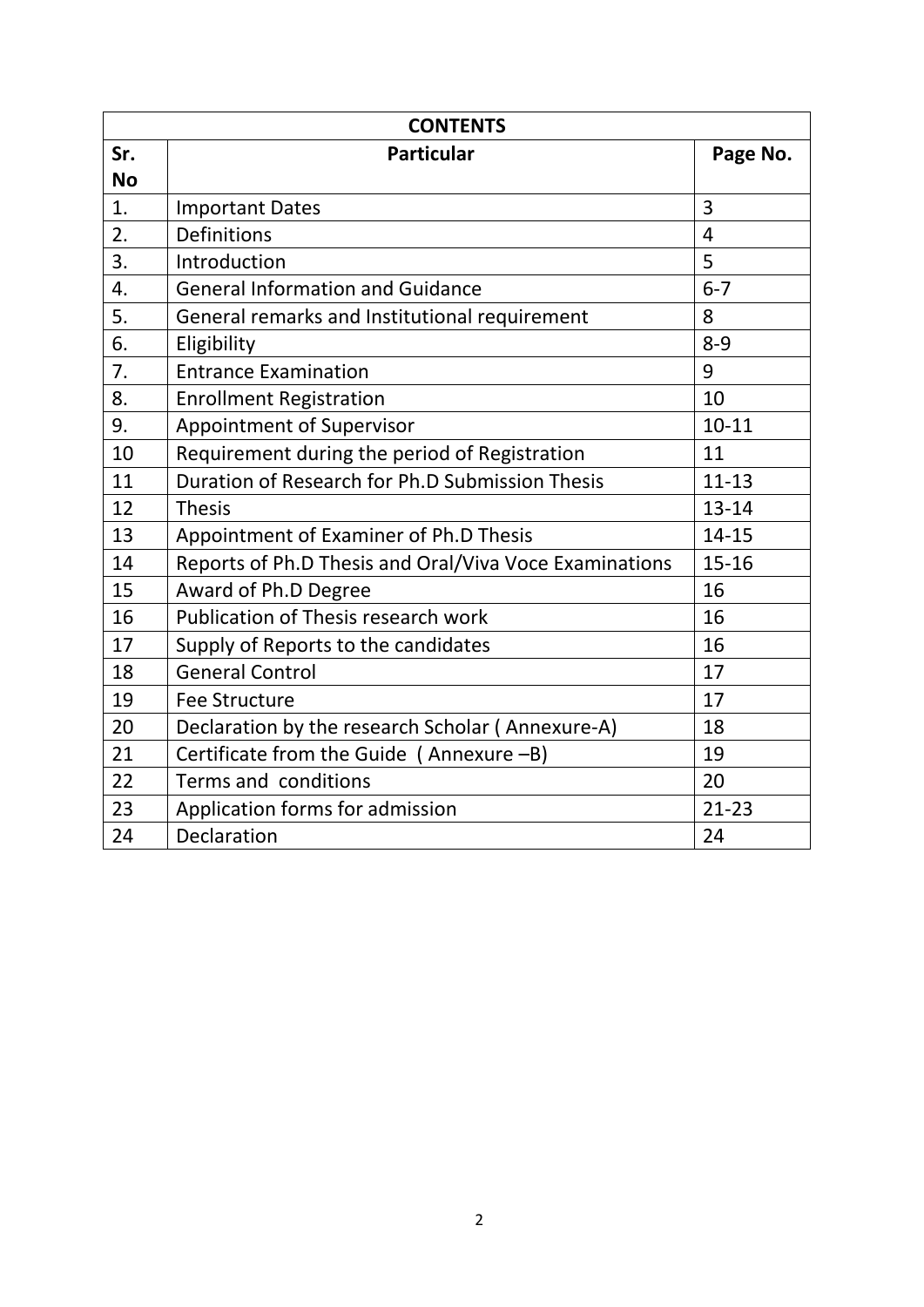#### **IMPORTANT DATES**

| Sr. No. |                                                              | <b>Date</b> |
|---------|--------------------------------------------------------------|-------------|
|         | Event                                                        |             |
| 1.      | Availability of Prospectus at University website i.e.        | 04.01.2022  |
|         | www.graupunjab.org                                           |             |
| 2.      | Last date for receipt of Application forms for Admission-    | 19.01.2022  |
|         | Doctor of Philosophy (Ph.D.) must reach in the office of     |             |
|         | the Registrar by hand or by post within stipulated date)     |             |
| 3.      | Fee for submitting admission application form is Rs.         | 19.01.2022  |
|         | 5000/- (in form of Demand Draft in favour of the             |             |
|         | <b>Registrar Guru Ravidas Ayurved University Hoshiarpur)</b> |             |
| 4.      | The Date of Entrance Test will be notified on the            |             |
|         | website of the University i.e. www.graupunjab.org. later     |             |
|         | on. Please keep visiting University website regularly for    |             |
|         | update i.e. www.graupunjab.org.                              |             |

**Note:- No Admission application form will be accepted by the University after the last date.**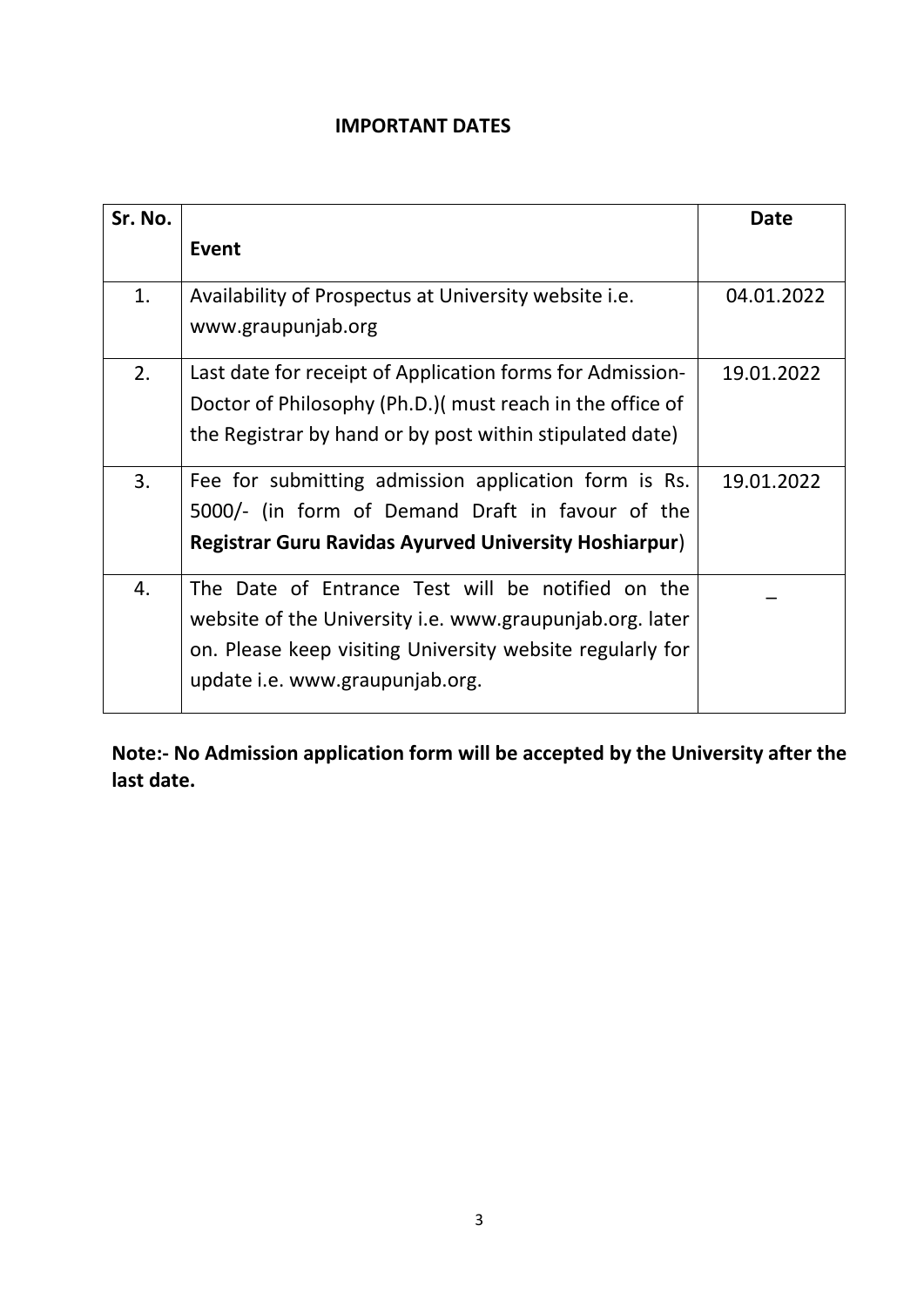#### **DEFINITIONS:**

- (i) "BAMS" means Bachelor of Ayurvedic Medicine and Surgery.
- (ii) "MD (Ayurveda)" means Ayurveda Vachaspati.
- (iii) "MS (Ayurveda)"means Ayurveda Dhanwantri.
- (iv) "GRAUP" means Guru Ravidas Ayurved University Punjab.
- (v) "Commission or Council" means the national statutory commission council regulating a particular discipline such as:-
	- CCIM means Central Council of Indian Medicine
	- NCISM means National Commission for Indian System of Medicine.
- (vi) "Eligible Candidate" means a candidate who satisfies the requirements of eligibility as prescribed in the Prospectus and corrigendum issued from time to time and other notifications issued for this purpose from time to time and the criteria of Guru Ravidas Ayurved University Punjab, Hoshiarpur.
- (vii) "University" means Guru Ravidas Ayurved University Punjab, V.P.O Kharkan , Hoshiarpur.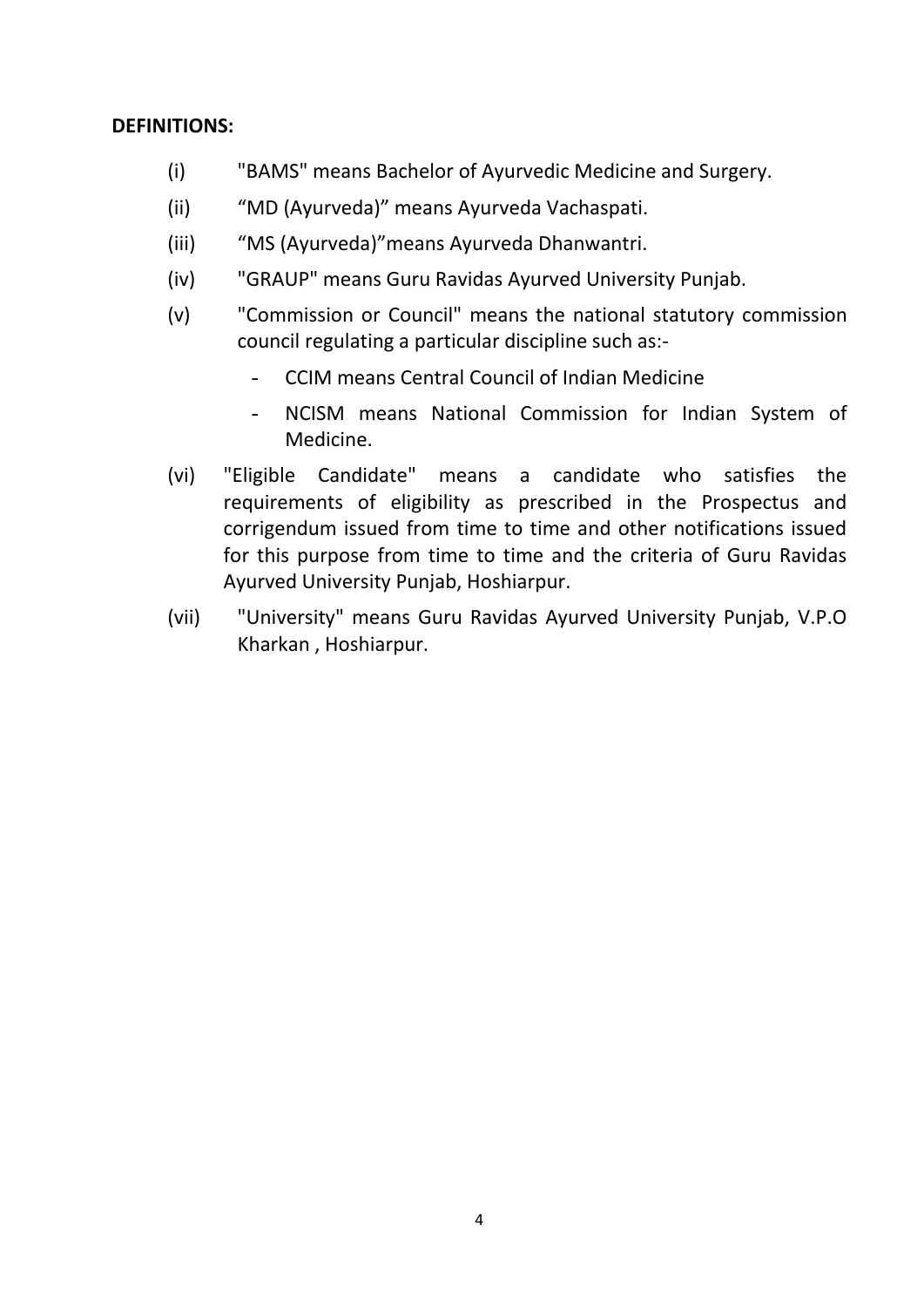#### **INTRODUCTION**

#### **BRIEF HISTORY:**

Guru Ravidas Ayurved University Punjab, Hoshiarpur was created with the promulgation of the Guru Ravidas Ayurved University Punjab Act, 2009 (Punjab Act No. 4 of 2010) by the Punjab Legislative Assembly. The University started functioning w.e.f. 01.02.2011 in rented building of Panchayat Bhawan, Hoshiarpur. The University has its own well constructed Administrative Block in approximately 5 Acre of land. The main campus of the University is located in the foothills of Himalayas on Hoshiarpur-Una Road in 33 Acre of Land in village Kharkan ( 10 KM from Hoshiarpur city). This University regulates the conduct of undergraduate, post-graduate Ayurvedic, Homeopathic , Unani and Ph.D in Ayurveda.

#### **UNIVERSITY'S PRESENT STATUS:**

This University is one of its own kinds in North India. At present the University has total 20 affiliated colleges viz 16 Ayurvedic, 3 Homoeopathy and 1 Unani college. The P.G training in 3 M.D Ayurvedic and 1 Homoeopathic colleges in various departments are being imparted under the affiliation of this University . The University has started Ph.D in four departments of Ayurveda from the year 2020. It has about 6,000 registered students presently undergoing undergraduate. Postgraduate and Ph.D studies.

In addition to the academic activities, the University has also been providing health care services through its AYUSH OPD to the people of nearby villages.

The University has been striving to bring about major development in AYUSH and all basic, clinical and allied departments to pursue on education and research. Meritorious AYUSH faculties from all over the country are getting aspired to work in this University.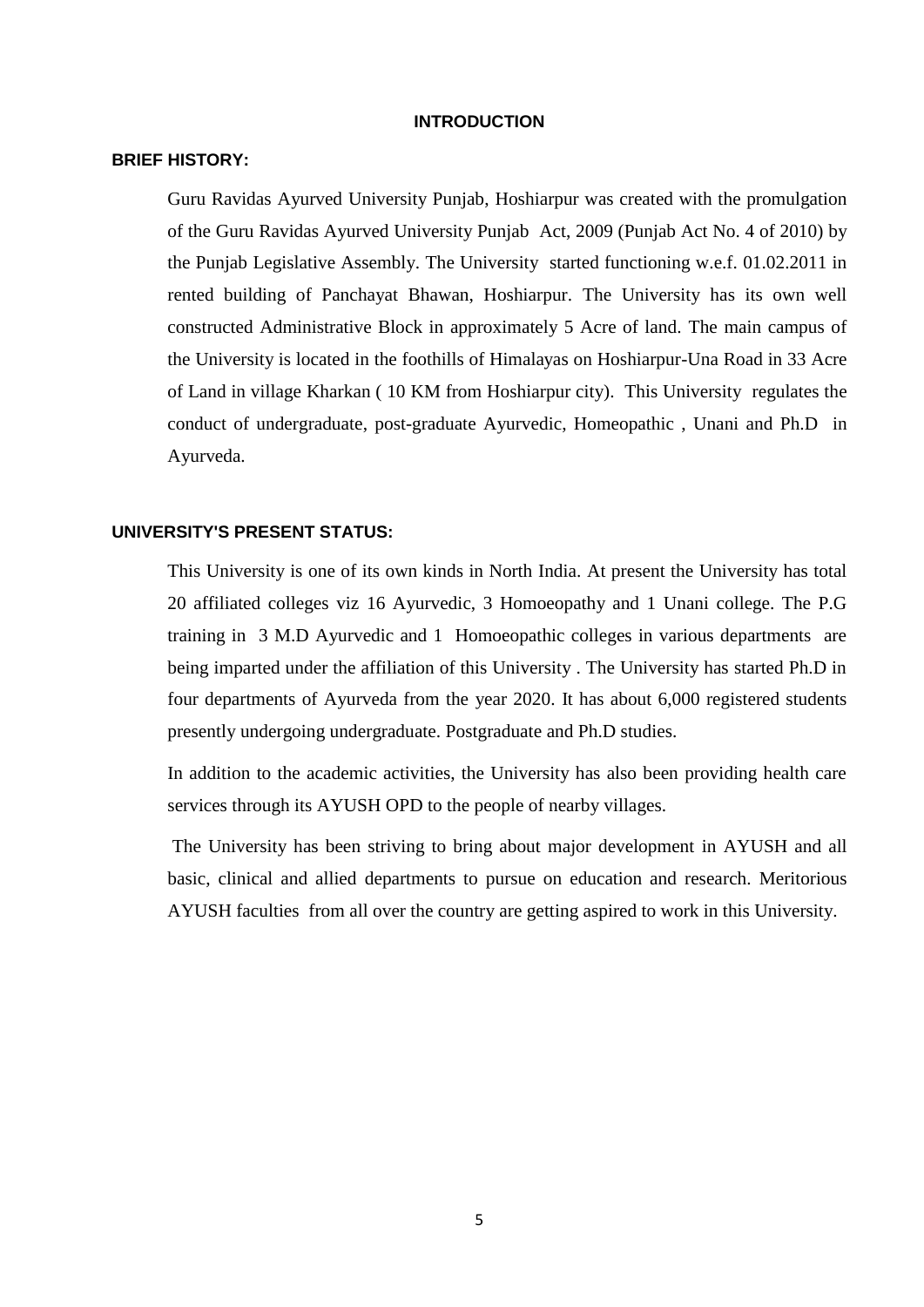### **General Information and Guidelines**

1. Application for provisional registration for AYURVED VIDYA VARIDHI/Ph.D.(Ayurved) or Ayurved Vidya Varidhi (Subject) Degree can be submitted on prescribed provisional registration proforma, to the University when advertised. 1.1 The University will hold an entrance examination and/or an interview for the eligible

applicants for the Ph.D, Programme usually in the month of February every year. This will be a part time non-stipendiary study.

 1.2 The successful candidates from the written entrance test/interview will be required to submit their registration return through their Head of the Institute for registration to Ph.D. programme alongwith the requisite fee and documents supporting the application.

- 2. The candidate should be registered with Guru Ravidas Ayurved University, Hoshiarpur, Punjab and if not already registered, he/she should do so by producing migration certificate from the previous University, where he/she was registered earlier.
- 3. The candidate should submit the synopsis of the proposed study through the Guide, Head of the Department and Head of the Institute. This synopsis will be reviewed in the presence of the scholar and the Guideby the University Research Committee (URC) comprising of :
	- i. Registrar -Chairman
	- ii. Dean (Concerned Faculty)-Member
	- ii. Controller of Examinations-Member
	- iii. One Subject expert (Nominated by Hon'ble Vice Chancellor)-Member

The candidate should present a power point presentation of his/her proposed research topic before the URC on the date and place given by the Dean Colleges, and should bring 10 hard copies of the synopsis draft.

- 4. The URC after interviewing the candidate and satisfying itself as to the topic of research and the synopsis, shall approve the topic or suggest changes or can out-rightly reject the proposal and ask for another one. The final synopsis then should get an approval from the Respective Institutional Ethical Committee.
- 5. The candidate will then prepare 12 copies of Synopsis and submit within 6 months of admission to the University through proper channel.
- 6 During the period of Ph.D., the candidate will pay all the specified dues from time to time, as applicable, to the University and the Head of the Institute concerned will ensure that all dues are paid by the candidate.
- 7. The candidate will have to submit his/her half yearly progress reports during the period of registration for Ph.D. degree through the Supervisor/Head of the Department.
- 8. The candidate will have to present his/her research findings in the form of a Seminar every year in the department concerned where all research scholars and Faculty Members of the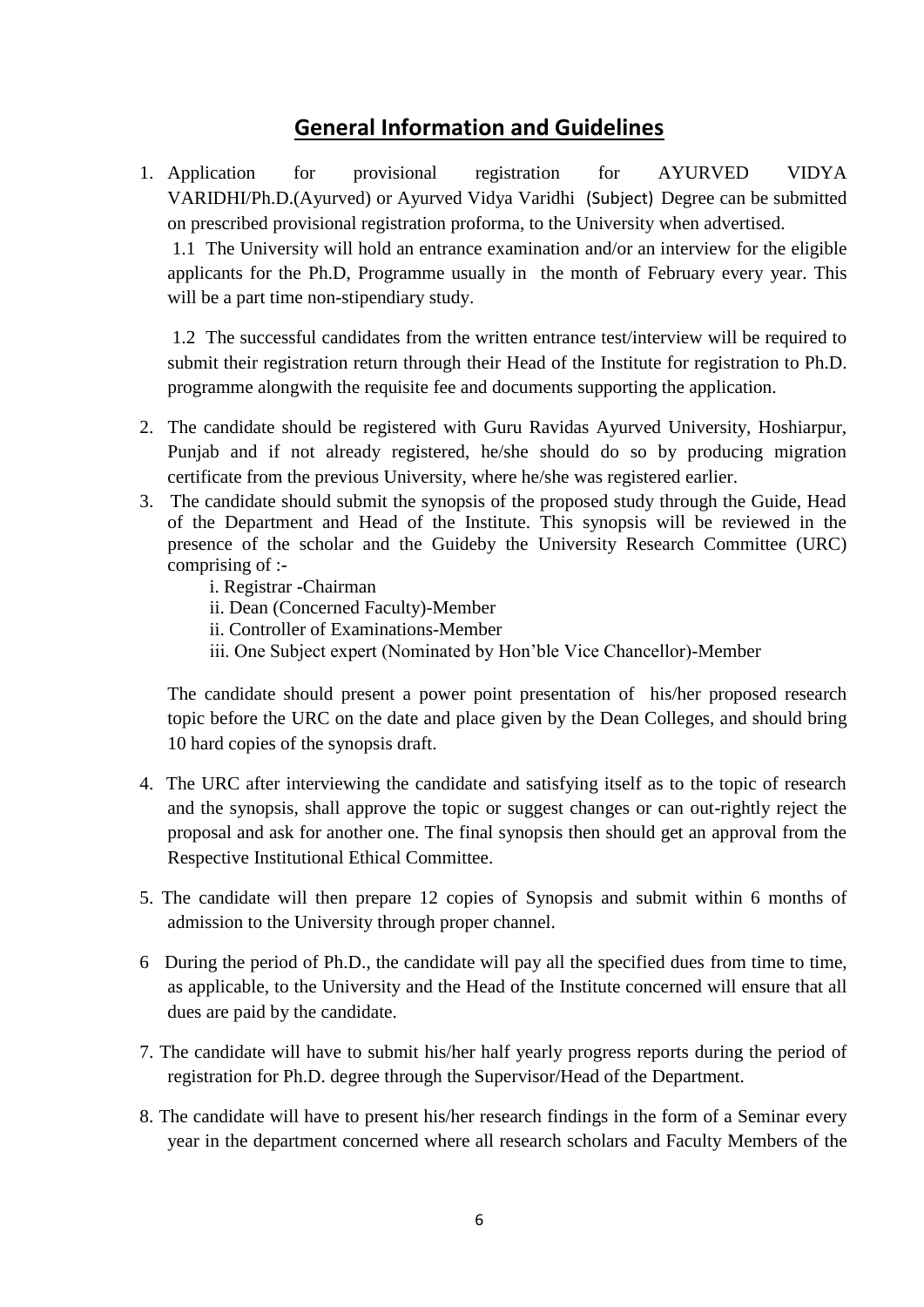concerned department will be present, along with a technical nominee nominated by the Hon'ble Vice Chancellor.

- 9. A pre-submission seminar will be delivered by the candidate in presence of the Guide/Co-Guide before the URC 6 months before submission of his/her thesis for Ph.D. degree and suggestions from the URC will have to be incorporated in the thesis.
- 10. A research scholar will submit his/her thesis in five hard bound copies at the end of 24 months from his/her registration for Ph.D. degree, but not later than 54 months . If delay is expected, the Hon'ble Vice Chancellor after receiving the circumstances & the progress of the research work, can grant an extension.
- 11. The University shall not be responsible for any postal delay.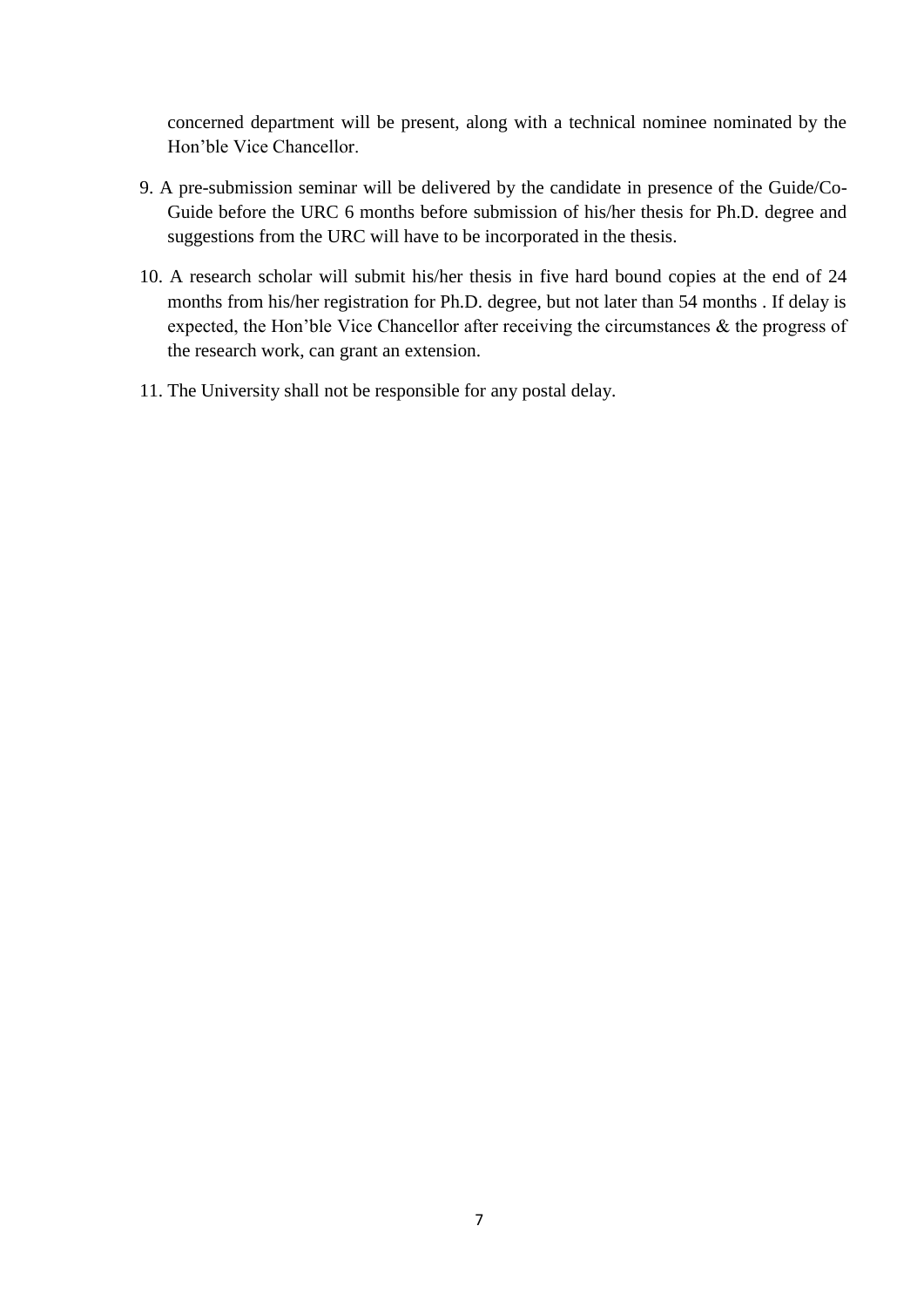#### **Doctor of Philosophy (Ph.D.)**

#### **1. General Remarks and Institutional Requirements**

- 1.1 Ph.D degree will be instituted in all Ayurvedic subjects in which recognized Guides are available with Guru Ravidas Ayurved University, Hoshiarpur in its affiliated institutes. **The nomenclature** will be Ph.D. Ayurveda (Subject name)/ Ayurved Vidya Varidhi(Subject name) for the Post graduation of Ayurveda and it will be Ph.D. Ayurveda/Ayurved Vidya Varidhi for Non-Ayurveda scholars.
- 1.2 Registration and Award of the degree of Ph.D. will be open to Post Graduate of Ayurveda persons in all Ayurvedic subjects and non Ayurveda Post Graduate from Sciences, Medical, Dental, AYUSH, Pharmacy & Paramedical streams.
- 1.3 The institute where Ph.D. work is to be pursued should have adequate facilities for advanced research and laboratory investigations in all concerned departments and Hospitals.
- 1.4 The ancillary departments should also be adequately equipped and well staffed.
- 1.5 There should be adequate facilities for all types of basic and advanced investigative and therapeutic modalities.

#### **2. Eligibility**

The following categories of candidates shall be eligible for registration of research leading to the award of Ph.D. degree from Guru Ravidas Ayurved University, Hoshiarpur provided they are not pursuing any other full time course/studies.

2.1 A person holding a recognized post-graduate degree i.e MD (Ayurved)/MS (Ayurved) in any Ayurvedic subject recognized by CCIM, from any Indian University or Foreign University.

#### OR

- 2.2 A person holding a postgraduate degree in Science, Medical, AYUSH, Pharmacy or Paramedical Streams from an Indian University or foreign University.
- 2.3 A permanent or contractual teacher of a University or of an affiliated college fulfilling the eligibility conditions as at Sr. No. 2.1 or 2.2 and whose supervisor is working within the jurisdiction of this University may be allowed registration as a part time candidate. Such candidates, if need be, may pursue his/her research project under supervision of his/her co-supervisor at candidate's place of work. However, such a candidate will have to pursue his/her research at supervisor's place of work for not less than 30 days every six months. The suggested place of research work should offer sufficient and relevant research facilities.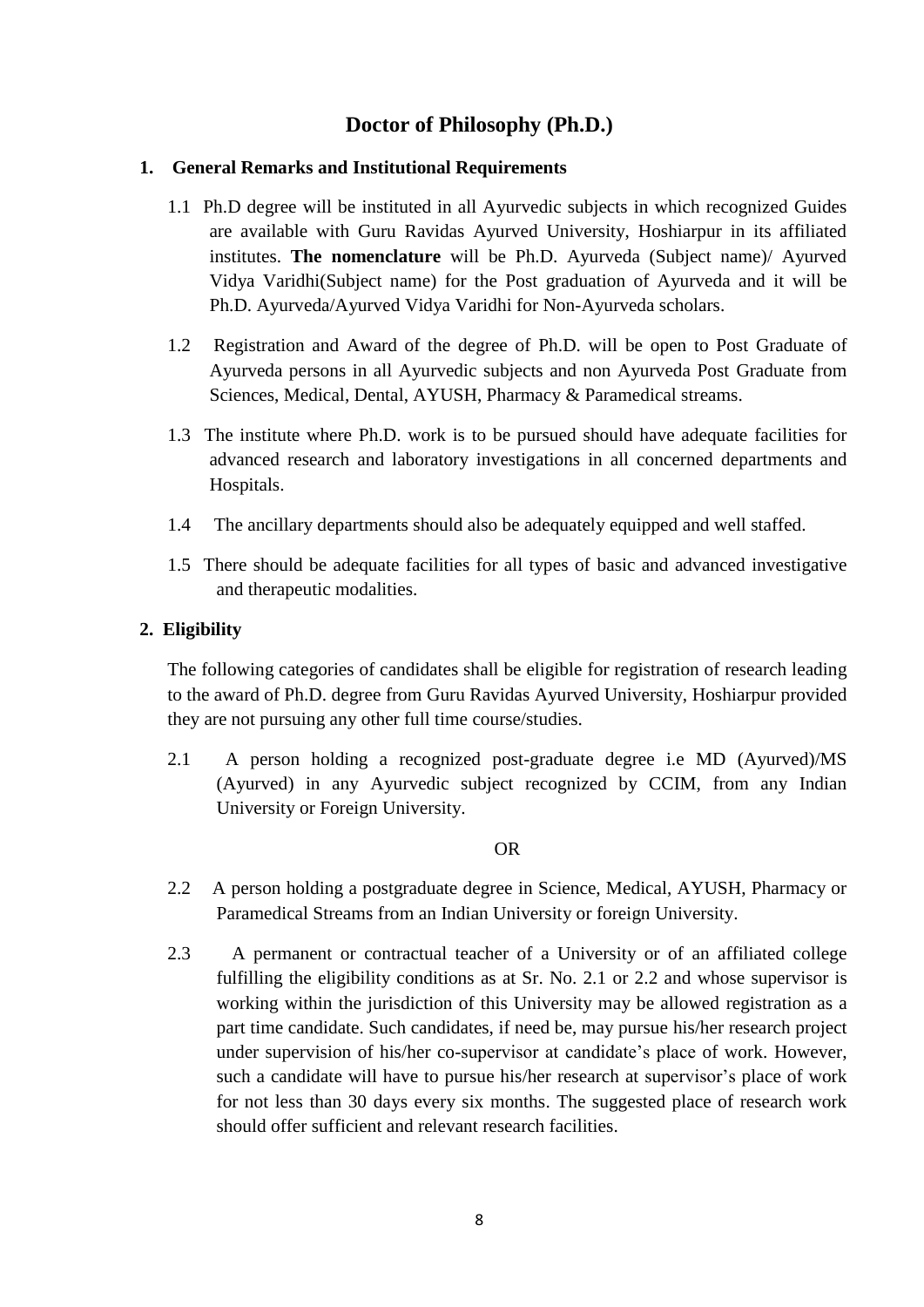- 2.4 All foreign Nationals irrespective of their PG studies in India or abroad are required to obtain eligibility certificates and to submit copies of valid Passport, Visa and Police permission for residential permit for stay in India.
- 2.5 The Non-medical degree holders who are originally not entitled to treat patients, after their Ph.D shall confine themselves only to provide research inputs and perform investigative procedures etc. They are not permitted to treat patients even after obtaining Ph.D in Ayurveda.

#### 2.6 Subjects offered for Ph.D. with seats:

| Sr.<br>No. | Subject           | <b>Seats Available</b> |
|------------|-------------------|------------------------|
|            | Kaya Chikitsa     |                        |
| ۷.         | Swasthvritta      |                        |
|            | Dravyaguna Vigyan |                        |

#### 3 **Entrance Examination**

- 3.1 Candidates seeking admission in the Ph.D course shall undergo entrance examination conducted by the Guru Ravidas Ayurved University, Punjab, Hoshiarpur.
- 3.2 Entrance Exam is compulsory for all the applicants. In case two or more candidates secure equal marks in the Entrance Test, the merit will be drawn on the basis of their marks in Post Graduation. In case, the same merit is drawn on the basis of post graduation, then the merit would be drawn on the basis of seniority in age.
- 3.3 There will be 100 questions of one mark each. The bifurcation of marks is as under:-

Part i. Research Methodology and Medical Statistics = 25 questions. Part ii. Graduation level  $= 75$  questions from all subjects. There will be no negative marking.

3.4 Qualifying marks to be eligible for admission to the Ph.D programme shall be 50% in aggregate. A relaxation of 5% marks, shall be allowed for those belonging to SC/ST/OBC (Non-Creamy layer)/differently-abled and other categories of candidate as per the decision of the Central/State Govt. from time to time. Reservation policy shall be followed as per the decision of the Central/State Govt. from time to time. In special situations, the Hon'ble Vice Chancellor can take decision regarding admission process.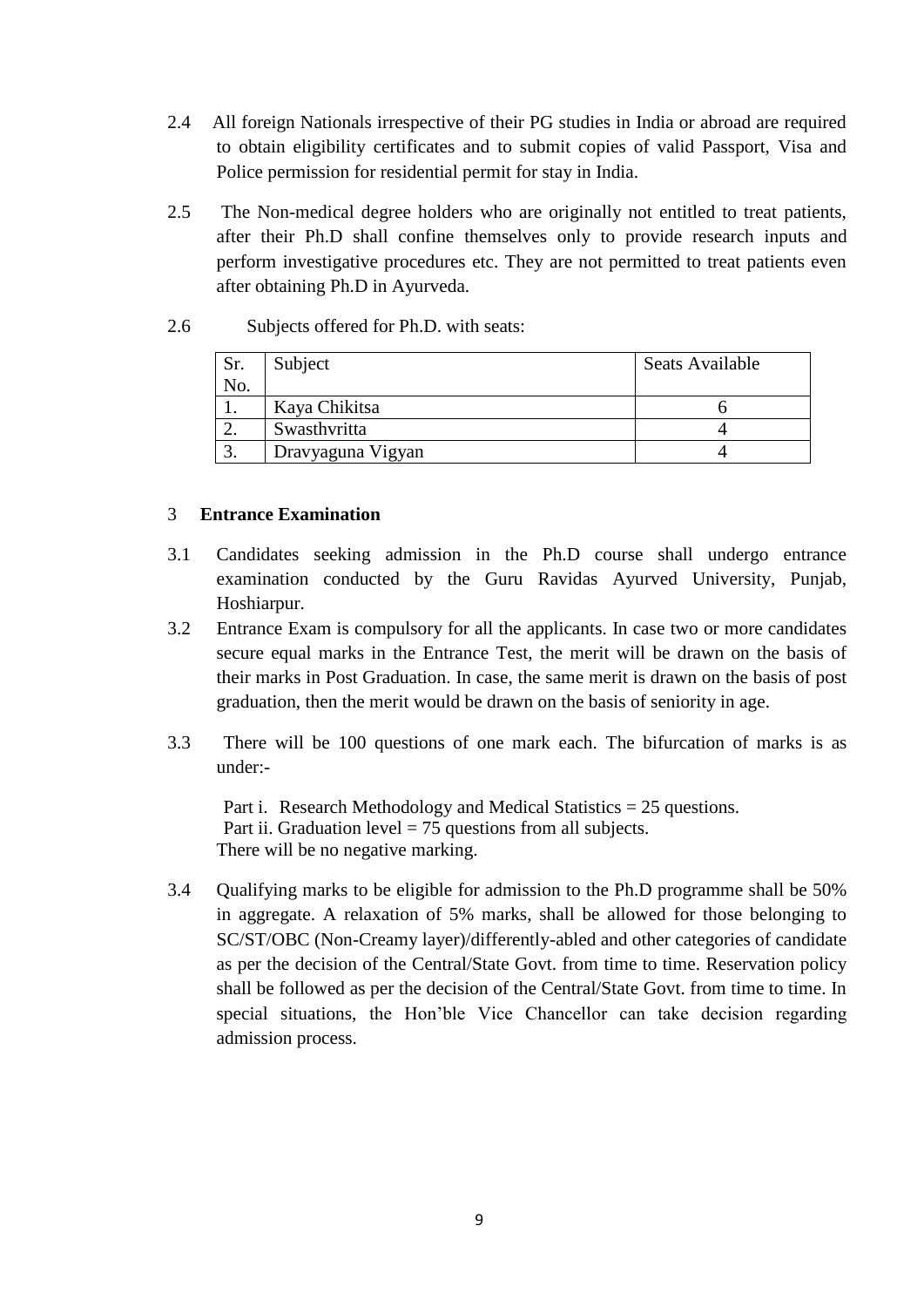#### **4. Enrolment/Registration**

4.1 After having qualified in the entrance examination and/or interview, the application for registration for Ph.D. on the prescribed form with the registration fee of Rs.5000/- in the form of demand draft in favour of "Registrar, Guru Ravidas" Ayurved University Punab, Hoshiarpur" should be submitted through the Supervisor(s) and shall be entertained by the Head of the Department/Institute concerned. Each application will be scrutinized by the URC.

Registered Candidates for Ph.D. degree will pay to the University an annual Tuition fee of Rs. 15,000/-.

4.2 The Ph.D. candidate, through his/her supervisor, should have submit synopsis along with fee of Rs. 10,000/- within six months containing the following:-

i) The title of the subject of research.

- ii) The brief review of the literature and justification of research proposal.
- iii) An outline of the proposed research project of the subject.

iv) References/ Bibliography.

A candidate may within 6 months of his/her registration modify the scheme of his research subject with the approval of the URC.

#### **5. Appointment of the Supervisor(s)**

The appointment of supervisor/co-supervisor will be as per the following norms.

- 5.1 Normally there will be one supervisor for each candidate.
- 5.2 A supervisor will not supervise the work of more than **12, 9 and 6** scholars in case of Professor, Reader, Lecturer respectively at a time.
- 5.3 Following shall be the criteria for appointment of Supervisor/Co-Supervisor:
	- a) Teachers holding Ph.D. qualification having at least 5 years' teaching experience after Ph.D.
	- b) Post Graduate Teachers (Non-Ph.D.) having postgraduate qualification with 10 years teaching experience after Post graduation may be appointed as cosupervisor, if a co-supervisor is required and Ph.D. qualified co-supervisor is not available.

The Supervisors and Co-supervisors should have published atleast 5 and 3 research papers respectively.

5.4 The annual supervisor-scholar ratio will be

|      | Professor                  | $\overline{\phantom{0}}$ | 4 scholars |
|------|----------------------------|--------------------------|------------|
| ii.  | <b>Associate Professor</b> |                          | 3 scholars |
| iii. | <b>Assistant Professor</b> |                          | 2 scholars |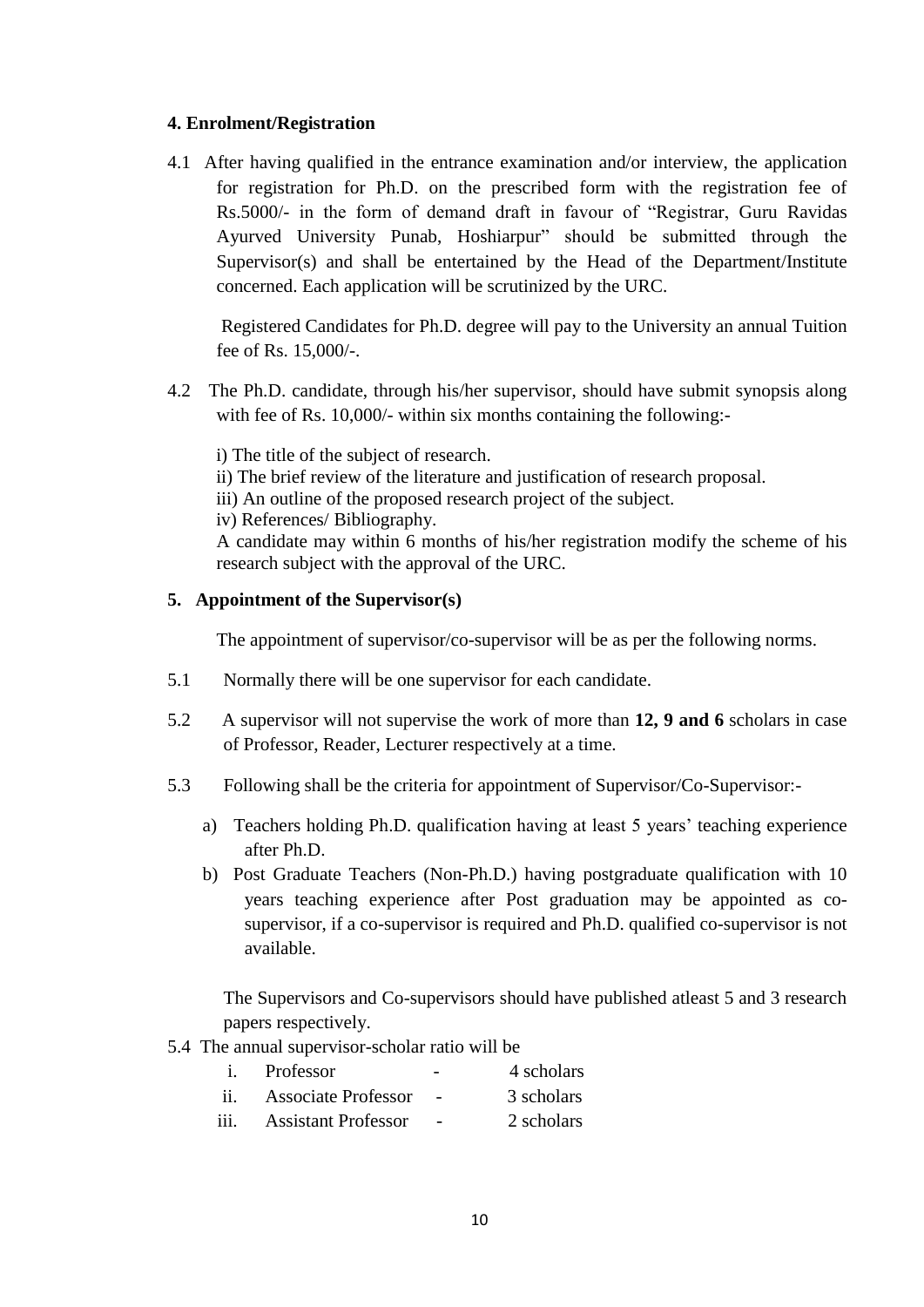A co-supervisor may be appointed in special cases such as :

- i) If the candidate is working in another recognized University or its affiliated college.
- ii) If the field of the candidate is such that it requires substantial inter-disciplinary input from two or more disciplines.
- iii) If the candidate is working at a place other than that of the supervisor, a cosupervisor from the place of candidate's work may be appointed.
- iv) The supervisory duties of the co-supervisor shall be the same as that of supervisor.
- v) A co-supervisor will also not supervise the work of more than 12,9,6 scholars in case of Professor, Reader, Lecturer respectively at a time.
- vi) The Supervisor/co-supervisors shall not register any scholar three years before their superannuation. They can continue to supervise the candidate already registered before the superannuation, in special circumstances with prior approval from the Hon'ble Vice Chancellor.

#### **6. Requirements during the period of Registration**

The candidate would be required to document and show the progress during the period of registration for Ph.D. degree.

 6.1 The candidate for Ph.D. will submit to URC his/her progress report after every six months duly recommended by his/her supervisor. On non-receipt of progress report, a fine of Rs. 500/- every week may be charged from the candidate for every delayed progress report along with other actions even leading to cancellation of registration, or as decided by University Authorities.

6.2 In the event of differences arising between the candidate and his/her supervisor, a reference shall be made to the Dean Colleges, who may decide the dispute or refer it to some other competent person or body for the expert advice.

6.3 If the candidate is utilizing the laboratory facilities of the institution, then the actual cost to the institute may be charged as Laboratory Fee annually.

#### **7. Duration of Research for Ph.D & Submission of Thesis**

- 7.1 The duration of the course shall be minimum three years and maximum up to six years.
- 7.2 It is mandatory that, the contact period (i.e. the candidate has to be physically present in the institution to conduct the research work under the supervision of the guide) for the candidate who pursue Ph.D shall be 30 calendar days every six months.
- 7.3 The Ph.D scholar has to submit his/her attendance certificates duly signed by the Guide and Head of the Institution to the University with the half yearly report.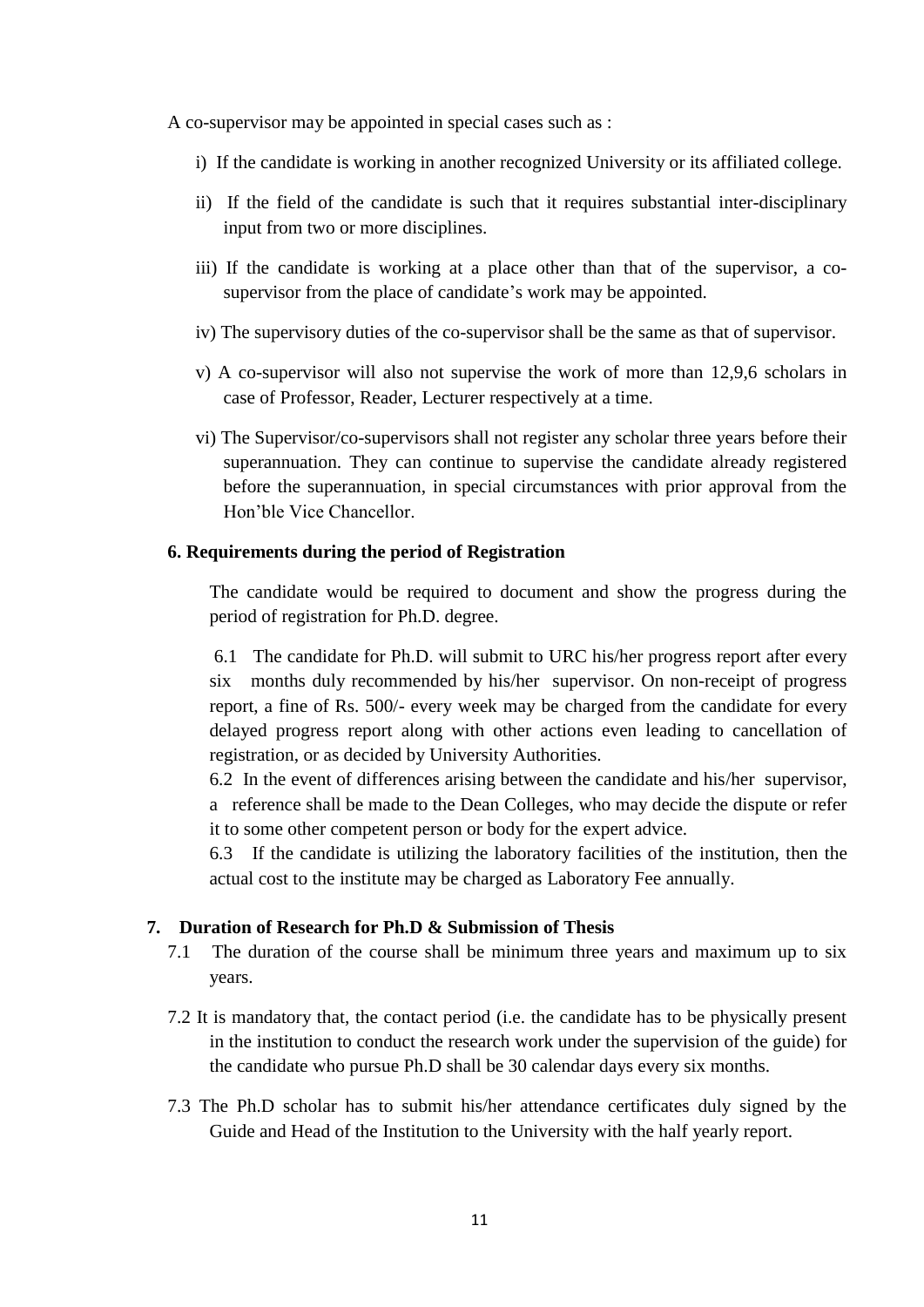- 7.4 The Ph.D scholars who could not complete the research work or failed to submit the Thesis within the stipulated period (i.e. six years) of the course may seek within one month the re-registration from the University to complete the research work.
- 7.5 Thesis for Ph.D. degree will have to be submitted not before 24 months from the date of registration and up to a maximum period of 54 months from the date of registration.
- 7.6 The Dean Colleges Guru Ravidas Ayurved University, Punjab Hoshiarpur, on the application of the candidate, recommended by the supervisor and forwarded by the HOD concerned, may extend this period by one year. While recommending the candidate's application for extension in period for submission of thesis, the progress already made by the candidates will be kept in the view.
- 7.7 On a similar application, the Vice-Chancellor after considering the recommendation of the Dean Colleges may further condone the delay in submission of Ph.D. thesis up to one year in very special circumstances.
- 7.8 Rs.2,000/- will be charged as fee for each extension for submission of thesis or as decided by competent authority.
- 7.9 The registration of the candidate will automatically stand cancelled after he/she fails to avail the extensions by the Dean Colleges and Vice-Chancellor for submission of Ph.D. thesis. The decision will be final & binding on the candidate.
- 7.10 At the end of requisite period of registration, if the candidate fails to submit his/her thesis, the progress of his/her research work would be submitted to a special review by the URC by his/her supervisor. If it is found that the progress of work has been unsatisfactory, the URC may recommend cancellation of registration of the candidate to the Dean Colleges.
- 7.11 i) The thesis shall be submitted by the scholar to his/her Guidebetween 15 to 90 days of the pre-submission seminar.

ii) The Ph.D Scholar shall submit a soft copy and 5 hard copies of the summary of the thesis (3000-5000 words) to his/her Guideat least 45 days before the submission of thesis. The Guideshall forward it along with the list of evaluators of the thesis, to the University. The University shall process the case for nomination of evaluators after receiving the summary and list of evaluators.

 7.12 The Thesis shall include a declaration by the candidate that the work reported in thesis is original and carried out by the candidate himself/herself and that the material from other sources, if any, are duly acknowledged. The format of the certificate has been provided in the prospectus ( Annexure-A).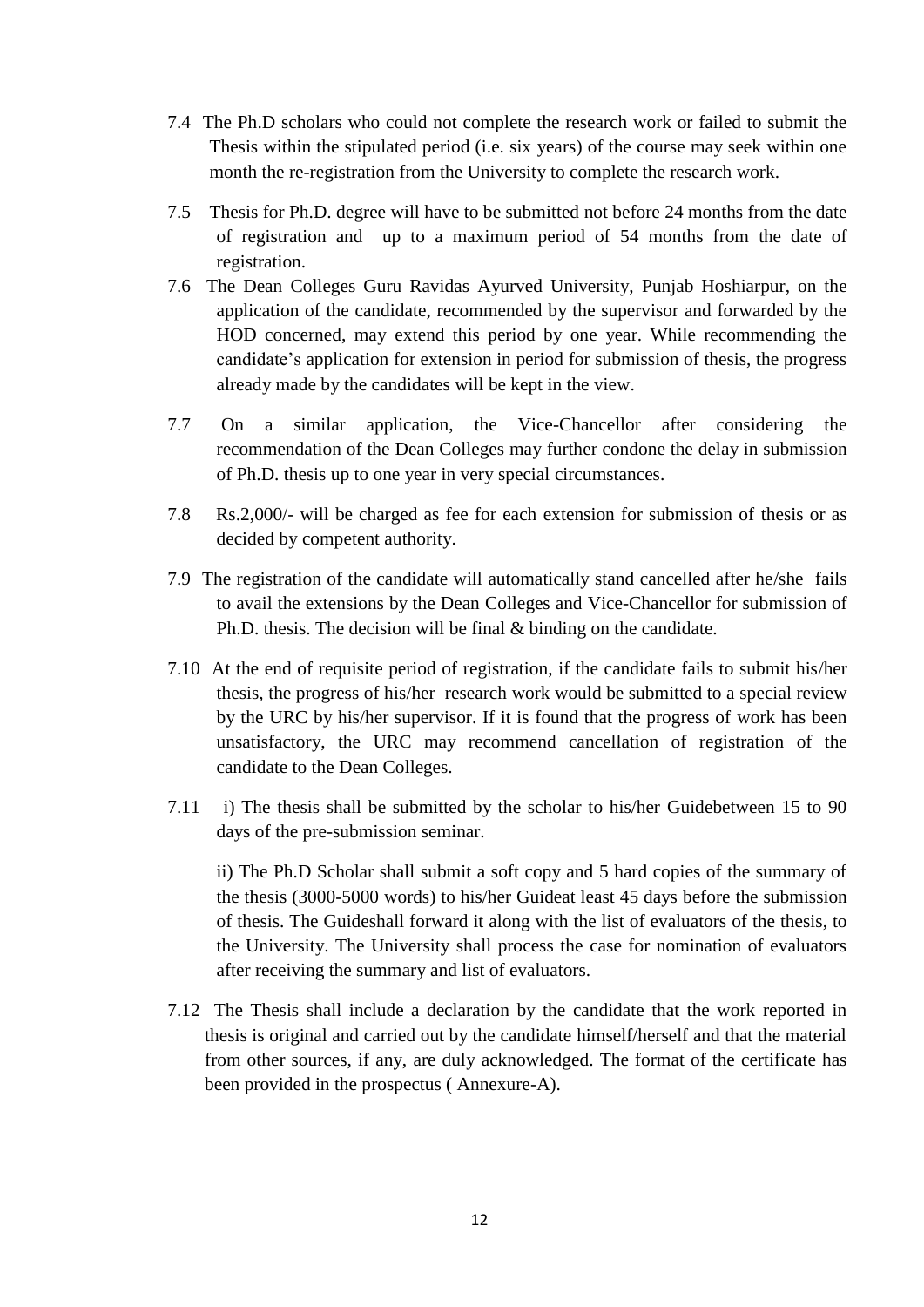The Thesis shall also include a certificate signed by the Guideabout the originality of the work and successful completion of the Course Work. The format of the certificate has been provided in the prospectus ( Annexure-B).

#### **8. Thesis**

- 8.1 The candidate shall not be permitted to submit the thesis for the degree unless his/her supervisor is satisfied that the thesis presented is worthy of consideration for the award of the Ph.D. degree. In case of an adverse report by the supervisor, the candidate can make a representation through the Dean Collges to the Vice-Chancellor.
- 8.2 A thesis to be presented by the candidate for the Ph.D. Degree must be a piece of research work characterized either by the discovery of new fact or by a fresh interpretation of facts or theories or should consist of applied work. It should depict the candidate's capacity of critical examination, analytical judgment and the art of lucid presentation.

8.2.1. Before submission of thesis for the award of Ph.D. degree, the candidate should publish his research findings in the form of two research papers in scientific journals. These two research papers should be incorporated in the Ph.D. thesis or proof of research papers having been accepted for publication in the journals be reproduced.

8.3 The thesis should be neatly printed in candidate's own name. It should be accompanied by a certificate from the supervisor through HOD to the effect that the thesis is worthy of submission for the Ph.D. Degree. The format of the thesis should be as per the guidelines of the University and the CD-ROM version of thesis should also be submitted along with the thesis.

Ideally, is should contain Less than 250 pages of A4 size in Times New Roman font size is 12 or Ariel font size 10. Different font may be used in tables, charts, figures. Other than English language fonts can be used as per need, the size being almost equal to the English typing. Thesis heading, Headings titles, Chapter, Sub topics can have a bigger font but never larger than 18. Each chapter should begin at a new page.

Margins should be left on the top and left of each page. The Charts, tables & figures should have caption details at their bottom and should be numbered.

The Layout:- The Preliminaries cover page, title page, declaration by the Scholar, certificate by the Guide& co-guide, approval of Synopsis acknowledgements, Index, list of tables, charts, figures.

The text - Introduction, Literature reviews, materials & methods, results, discussion summary, conclusion, bibliography, references.

The outer cover will have –Full title of thesis, the candidate's name, Ph.D. thesis year, Institute's Emblem & name of department.

The title page should have:-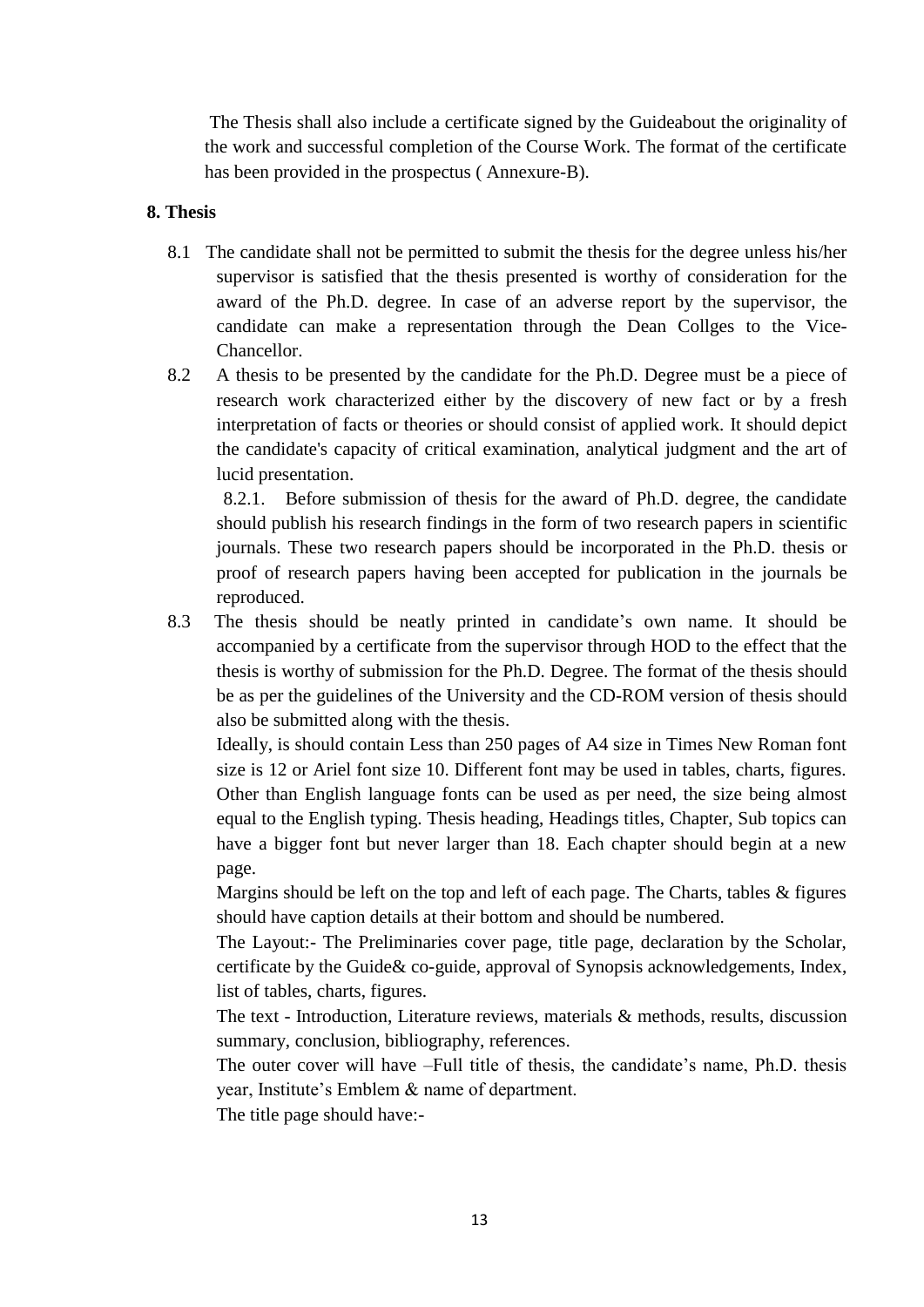Full title of the Thesis. A thesis presented by (Scholar's Name with qualification) to Guru Ravidas Ayurved University Punjab Hoshiarpur in partial fulfillment of the requirements for the award of Doctor of Philosophy (Ayurved) Ayurved Vidya Varidhi, Doctor of Philosophy Ayurved (Subject Name), Ayurved Vidya Varidhi (Subject Name)- year of submission.

The remaining layout may be as per the Post Graduate thesis.

- 8.4 On completion of the research work, the candidate shall submit four copies of his thesis along with the fees of Rs. 20,000/-. The candidate shall also submit four copies of abstract which will depict the following:
	- a) How far his thesis embodies the result of his own research or observations.
	- b) In what respect his research has contributed in the advancement of the subject.
	- c) These revelations shall have to be countersigned by the supervisor.
- 8.5 Two copies will be sent to the selected external examiners who would submit report on the thesis quality within one month.
- 8.6 Detection of Plagiarism or unfair means will disqualify the scholar from receiving the Ph.D. degree.

#### **9. Appointment of Examiner of Ph.D. Thesis**

- 9.1 The thesis for Ph.D. shall be referred to two external examiners for evaluation selected by the Vice-Chancellor from a panel consisting of at least five names in the relevant specialization.
- 9.2 When the consent of the examiner is being sought for, the availability of the examiners for the conduct of viva-voce examination at a time and place to be decided by the Vice-Chancellor be also ascertained.
- 9.3 The examiners shall be free to seek clarification on any matter from the candidate's supervisor through the Registrar of the University.
- 9.4 Each examiner shall be given one month's time for evaluation of the thesis. In case of delay, the examiner may be reminded in written. After the expiry of a period of two months, if no report is received , the next examiner shall be appointed. lf in due course, the report is received from the first examiner, the report shall not be considered.
- 9.5 The examiners should also submit to the University their critical evaluation, comments and suggestion on the Ph.D. thesis.
- 9.6 The Examiners individually may recommend one of the following:

(i) That the Ph.D. degree be awarded to the candidate.

(ii) That the candidate be allowed to re-submit the thesis in a revised form on the lines suggested by the examiners.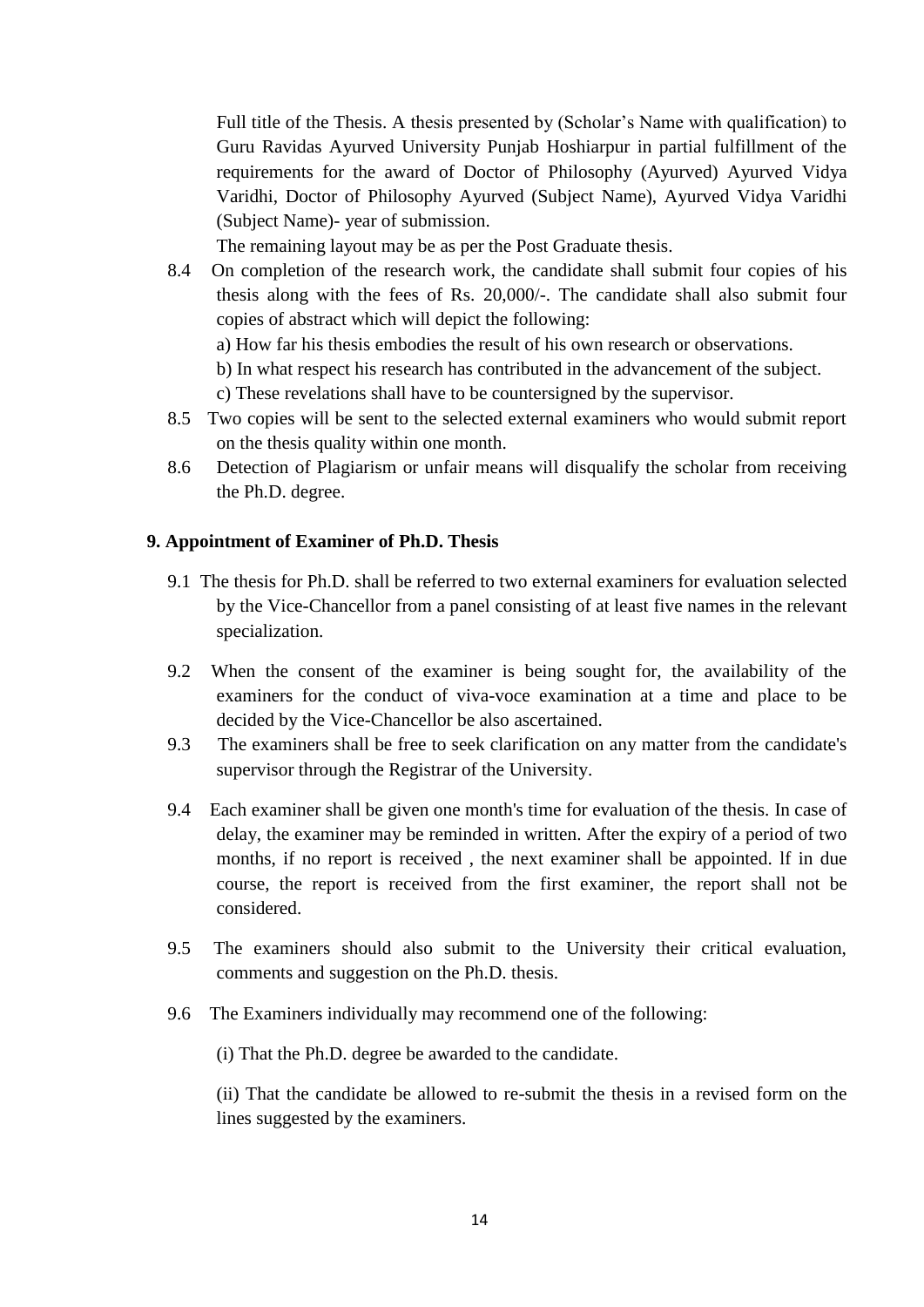(iii) That the thesis be rejected.

- 9.7 If both the examiners recommend the candidate for the award of the degree, the Academic Council of the University will propose to the Board of Management that the Ph.D. degree may be awarded to the candidate.
- 9.8 In case, the examiners make recommendations for revision/modification of thesis, the candidate shall be required to do so before his case is processed further. The candidate required to re-submit his thesis after revision/modification must do so within one year from the date of supply of comments of the examiners to him by the University. Extension for the re-submission time may be granted by the Vice-Chancellor on recommendation of the Faculty of Ayurveda. A re-submitted thesis will be examined by the examiners who had recommended the revision/modification.
- 9.9 The candidate required to re-submit his thesis after revision will be recharged a fee of  $Rs.10000/-$ .
- 9.10 In case one examiner recommends the award of degree and the other examiner rejects the thesis for the award of the degree, the thesis shall be referred to a third examiner to be appointed by the Vice-Chancellor from the original panel of examiners. The third examiner appointed to evaluate thesis in such cases shall not be informed of the recommendations of the first two examiners. This procedure shall also be followed if the examiner who suggested the revision/modifications rejects the revised thesis.

#### **10. Reports of Ph.D. Thesis and Oral/Viva-Voce Examination**

10.1 The Registrar/Controller of Examinations will personally open the reports on Ph.D. thesis only when they have been received by the University from both the external examiners.

10.2 When both the reports of the examiners are positive, the case will be put up to the Vice-Chancellor for conduct of Oral/Viva-Voce examination of the candidate on the date and place to be decided by the Vice-Chancellor.

10.3 The viva-voce examination of the candidate will be arranged by the HOD and the supervisor of the candidate.

10.4 The viva—voce examination should preferably be conducted by both external examiners. If it is to be conducted by one external examiner (If permitted by Vice-Chancellor) the other external examiner of the candidate may send in his set of questions to be asked from the candidate by the external examiner conducting the vivavoce examination.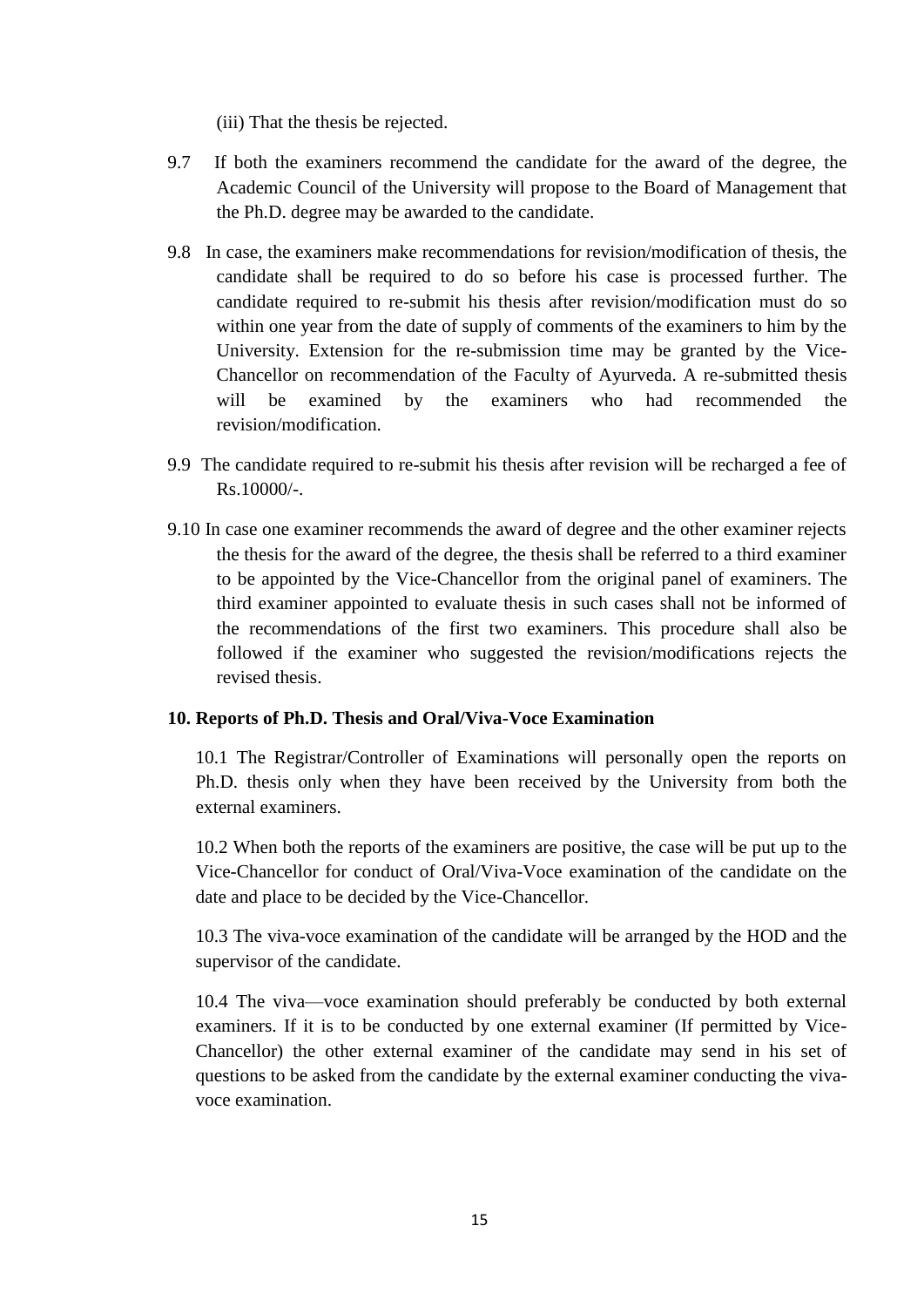10.5 When both the external examiners are unable to conduct the viva-voce examination, in that case a set of question would be obtained from them by the Registrar/Controller of Examinations and then the viva-voce examination may be conducted by another examiner to be appointed by the Vice-Chancellor. This examiner shall ask the questions sent by the external examiner and evaluate the candidate.

10.6 The viva-voce examination of the candidate may be made public to the entire or limited faculty of the college by the Vice-Chancellor.

10.7 The report about the performance of the candidate in the viva-voce examination shall be recorded by the external examiners only.

#### **11. Award of Ph.D. Degree**

- 11.1 If both the external examiners have approved the award of the degree in their report based on the thesis and the viva-voce examination, then Academic Council will consider these reports and will propose to the Board of Management for the award of the Ph.D. degree to the candidate.
- 11.2 The Registrar of University shall publish the result.
- **11.3 The title of the degree will be "Ayurved Vidya Varidhi"/Ph.D. (Ayurveda) for non Ayurveda Post graduates and Ayurved Vidya Varidhi (subject name)/Ph.D. Ayurved (subject name) for the post graduates of Ayurved.**
- **11.4** The report of the viva-voce examination prepared by the External Examiner and the Guide will be sent to the University. The report shall be placed before the Vice Chancellor for approval and award of the Degree.

The University will communicate the approval of the Hon'ble Vice-Chancellor along with evaluation reports and joint report of the viva-voce examination to the Degree Section for issuance of the Degree and Notification.

The Ph.D degree will be awarded to the successful candidates by the University.

#### **12. Publication of Thesis Research Work**

If a successful candidate wishes to publish his/her research work of Ph.D. thesis in original or revised form and wishes to mention the fact that his/her work was awarded the Ph.D. degree by the University, he/she shall have to seek prior written permission from the University.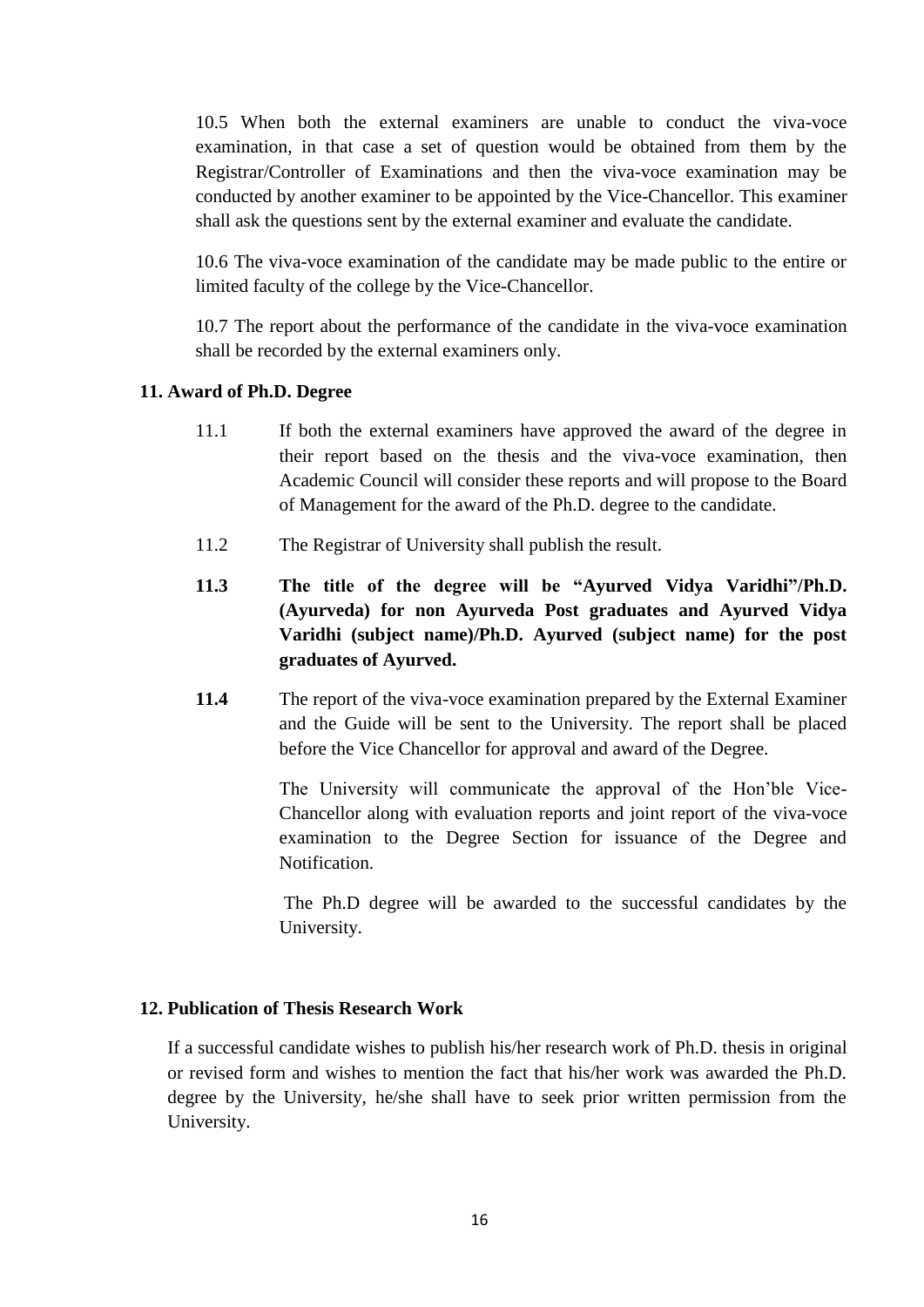#### **13. Supply of Reports to the candidates**

Photostat copies of the reports of the examiners may be supplied to the candidate and the supervisor after the publication of the result.

#### **14. General Control**

The department concerned shall exercise disciplinary and general control over the research candidates and their work.

HOD concerned shall also direct the candidate to pay the dues/fees to the University from time to time as required under the instructions issued by the University.

#### **15 . Fee Structure:-**

Candidates approved by the research committee on being admitted shall have to pay the following fee to the University :

| Sr. No. | Name of Item                 | Fee in Rs.  |
|---------|------------------------------|-------------|
|         | <b>Registration form Fee</b> | $5,000/$ -  |
| 2.      | Registration Fee             | $5,000/-$   |
| 3.      | <b>Tuition Fee Annually</b>  | $15,000/-$  |
| 4.      | Synopsis Submission Fee      | $10,000/-$  |
| 5.      | Thesis Submission Fee        | $20,000/$ - |
| 6.      | Thesis Late Fee              | $2,000/-$   |
| 7.      | Examination & Research Work  | $20,000/-$  |
| 8.      | Course work Phase I & II     | $20,000/-$  |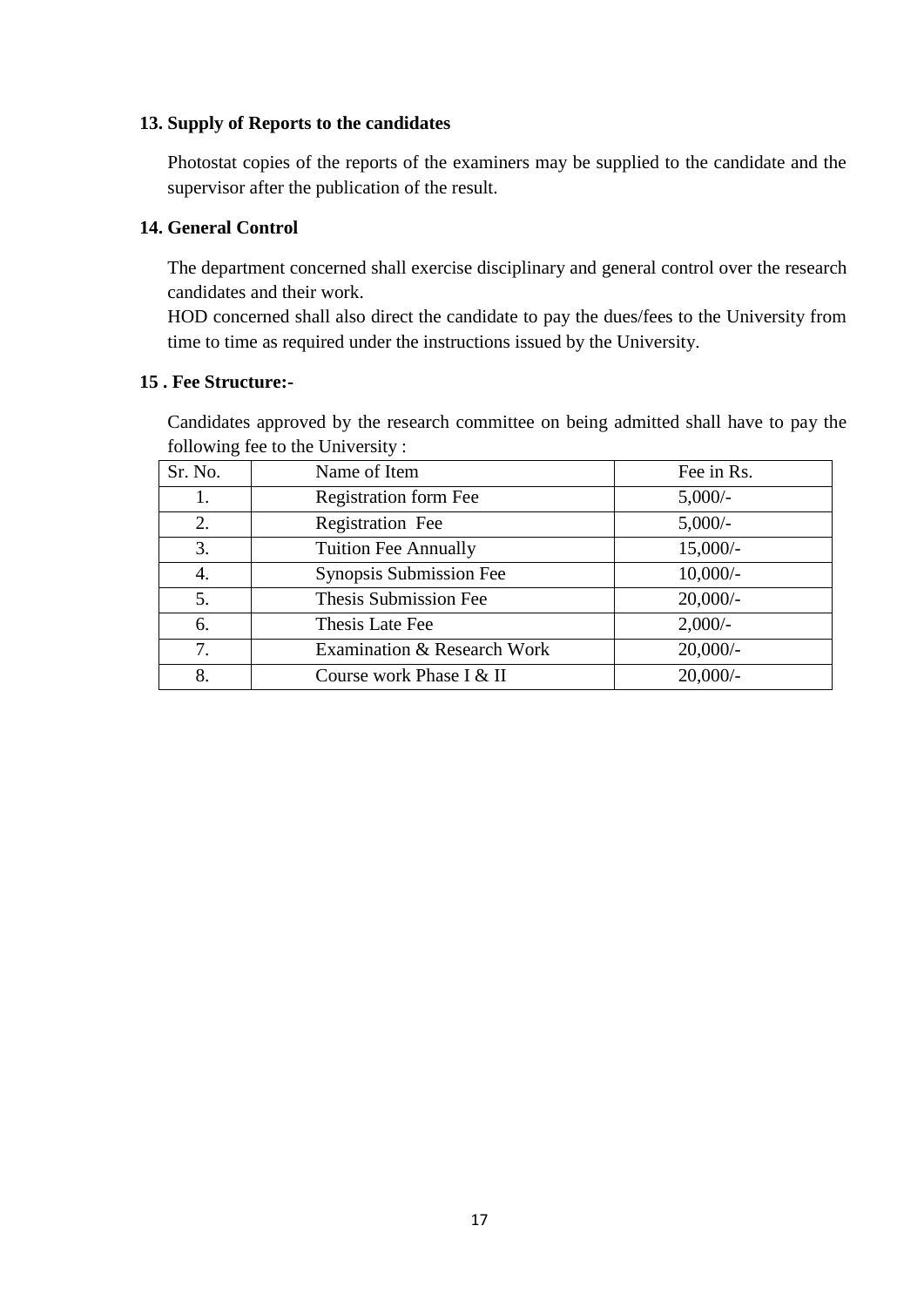#### **Annexure-A**

### **Declaration by the Research Scholar**

|                     |  |  | Enrolment Number _________                                                  |  |            |    |
|---------------------|--|--|-----------------------------------------------------------------------------|--|------------|----|
|                     |  |  | hereby declare that the research embodied in this thesis entitled _________ |  |            |    |
|                     |  |  |                                                                             |  |            | is |
|                     |  |  | an original research work done by me under the supervision of               |  |            |    |
| of School of        |  |  |                                                                             |  | GRAU,      |    |
| Hoshiarpur for      |  |  | the award of Doctor of                                                      |  | Philosophy |    |
|                     |  |  | Guru Ravidas Ayurved University,                                            |  |            |    |
| Punjab, Hoshiarpur. |  |  |                                                                             |  |            |    |

I hereby also declare that to the best of my knowledge no part of this thesis fully or partly has been submitted previously to this or at any other University/Institution for the award of any Research Degree/Diploma.

Date: Canadidate Signature of the Candidate

Place: Place: Name of the Candidate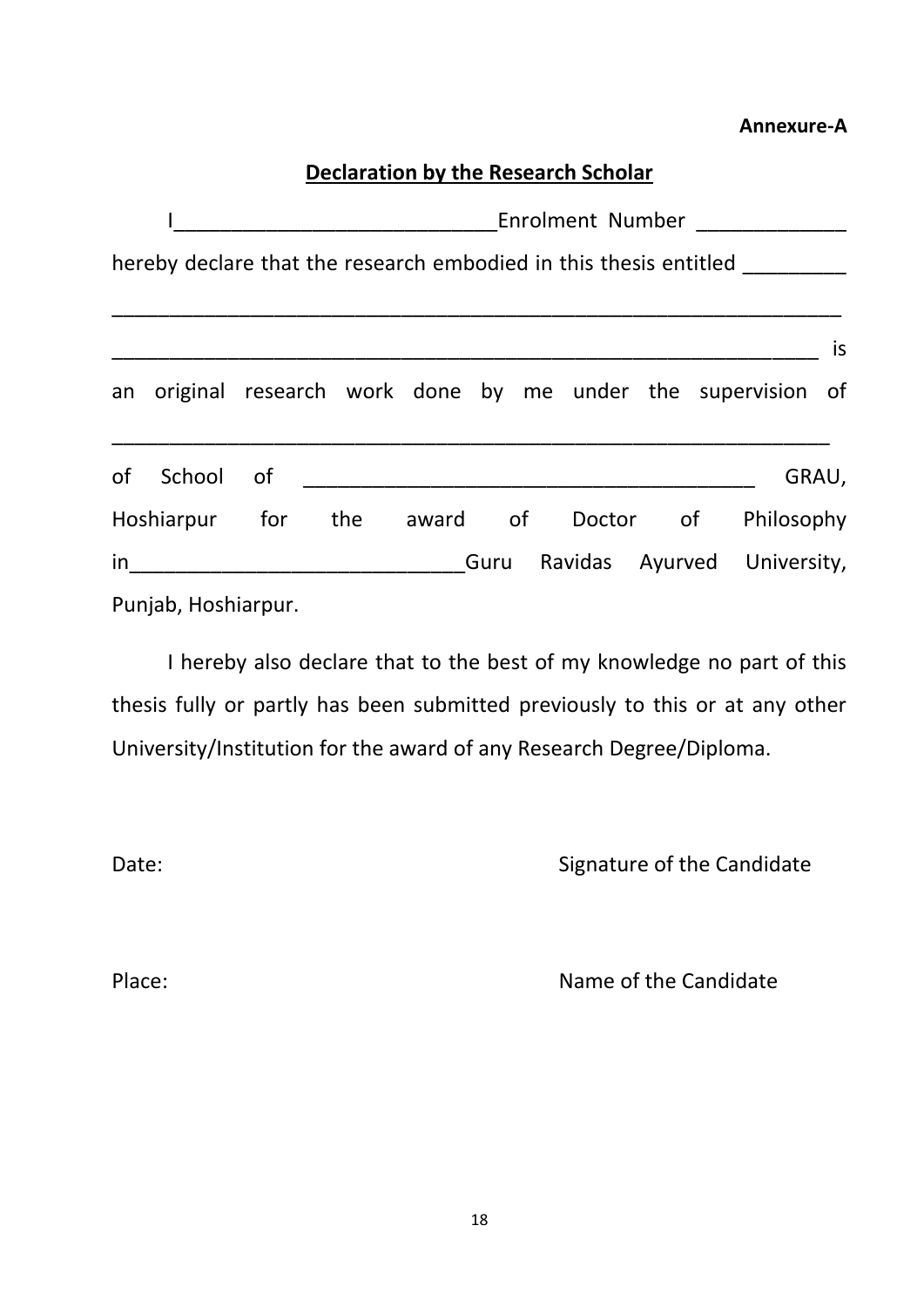#### **Annexure-B**

#### **Certificate from the Guide(for Thesis submission)**

 $\overline{\phantom{a}}$  , and the contract of the contract of the contract of the contract of the contract of the contract of the contract of the contract of the contract of the contract of the contract of the contract of the contrac

 $\overline{\phantom{a}}$  , and the contract of the contract of the contract of the contract of the contract of the contract of the contract of the contract of the contract of the contract of the contract of the contract of the contrac

\_\_\_\_\_\_\_\_\_\_\_\_\_\_\_\_\_\_\_\_\_\_\_\_\_\_\_\_\_\_\_\_\_\_\_\_\_\_\_\_\_\_\_\_\_\_\_\_\_\_\_\_\_\_\_\_\_\_\_\_

This is to certify that the thesis entitled

Submitted by \_\_\_\_\_\_\_\_\_\_\_\_\_\_\_\_\_\_\_\_\_\_\_\_\_\_\_\_\_\_ for the award of Doctor of Philosophy in \_\_\_\_\_\_\_\_\_\_\_\_\_\_\_\_\_\_\_\_\_\_\_\_\_\_\_\_\_\_\_\_ is a bonafide work carried by him/her under my supervision and guidance. No part of this thesis fully or partly has been submitted previously to this or any other University/Institution for the award of any Research Degree/Diploma.

Date: Case of the Guide Case of the Guide Case of the Guide Case of the Guide Case of the Guide Case of the Guide Case of the Guide Case of the Guide Case of the Guide Case of the Guide Case of the Guide Case of the Guide

Place:

### **Forwarded For Evaluation**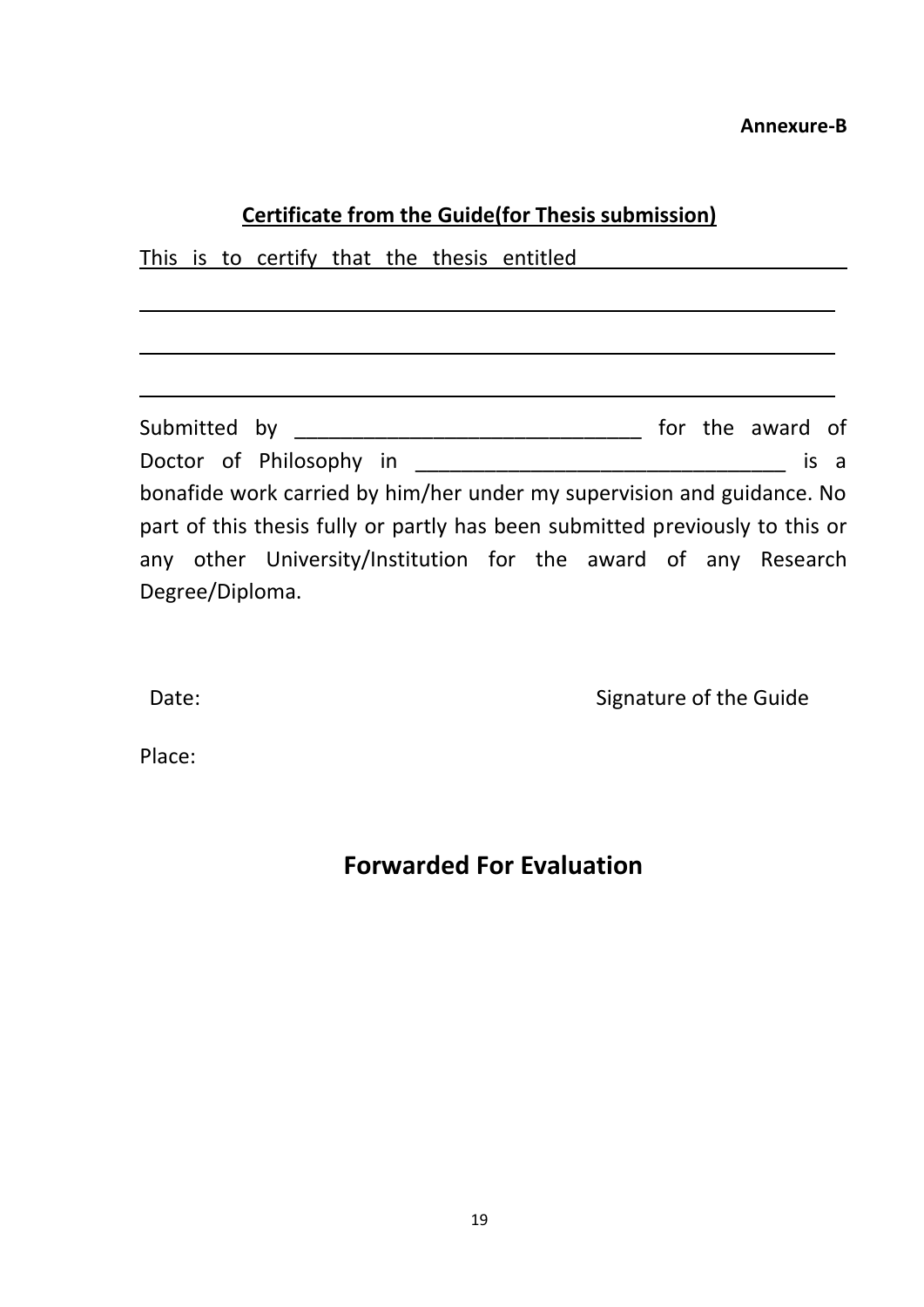#### **TERMS AND CONDITIONS**

- **1.** The Information contained in the prospectus is only for general guidance and should not be treated as legal document. It could be changed/modified from time to time by the Competent Authority of the University.
- **2.** The University reserves its right to cancel the admission of successful candidate under any of the following circumstances:
	- a) If the fee is not deposited by the stipulated date.
	- b) If the candidate does not complete the course by the stipulated time even though the Fee has been deposited.
	- c) If the candidate fails to furnish the proof of the stipulated minimum qualifications.
	- d) Violation of any condition enumerated in the Ph.D. guidelines.
- 3. The competent authority of the University reserves the right to alter or modify the structure of any of the programs to attain the objective of excellence.
- 4. No written exam will be conducted at the end of the study. The result will be based upon the viva-voce only.
- 5. The University reserves its right to change the existing fee structure.
- 6. The University reserves its right to modify, alter and/ or include any other Terms and Conditions that may be deemed necessary.
- 7. Fees once paid, including registration will not be refunded under any circumstances.
- 8. Application for provisional registration for Ph.D. Degree can be submitted on prescribed Admission Form for Ph.D., accompanied by requisite fee to the University.

#### **9. No stipend will be paid to any candidate.**

10.All candidates shall be bound by above mentioned Terms and conditions of Guru Ravidas Ayurved University Punjab Hoshiarpur.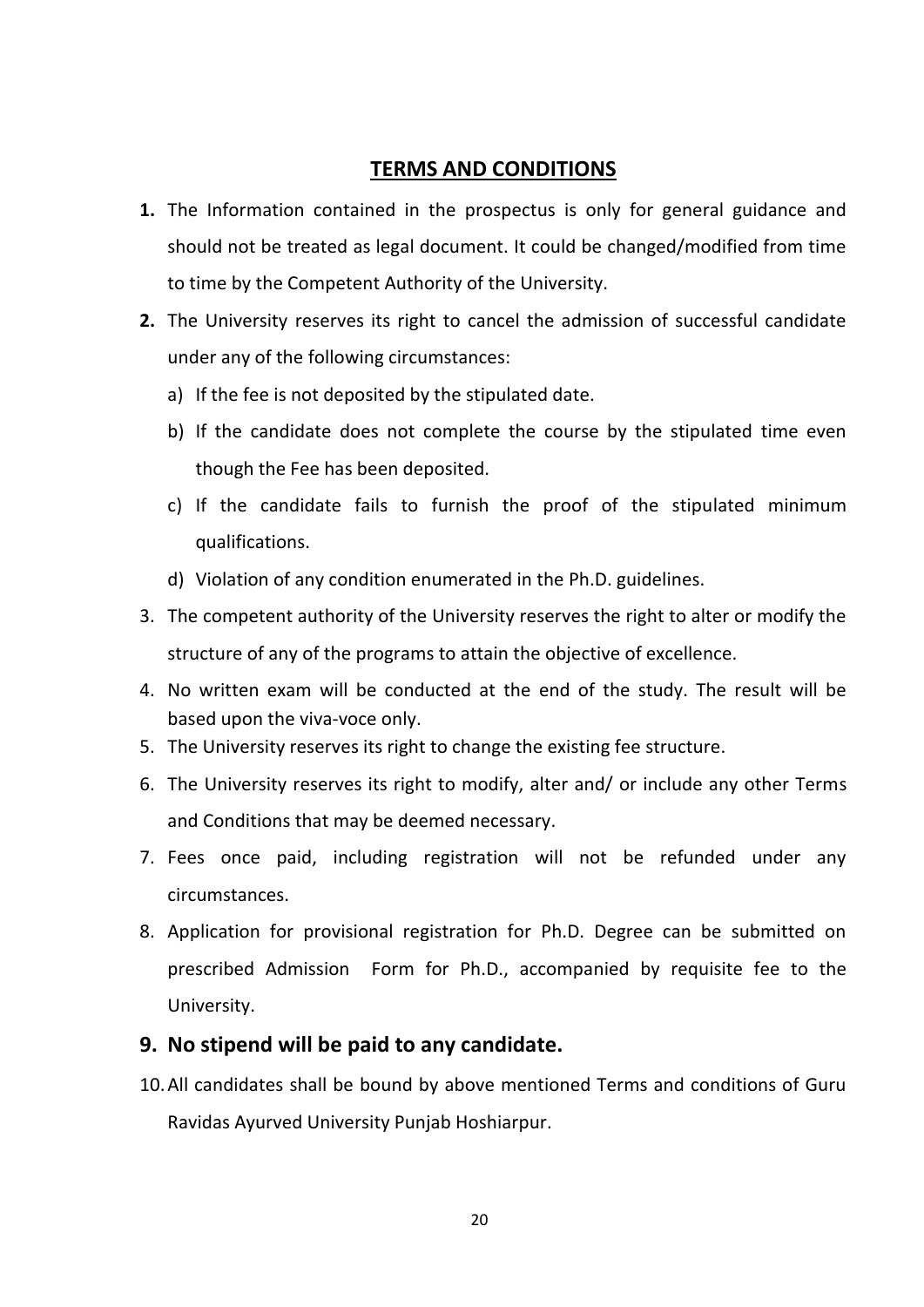

### **GURU RAVIDAS AYURVED UNIVERSITY PUNJAB, VPO. Kharkan, Distt. HOSHIARPUR**

[www.graupunjab.org](http://www.graupunjab.org/) Ph. No:- 01882-282326,282445 Fax. No.:-01882-282445 E-mail:- [registrargraupunjab@gmail.com](mailto:registrargraupunjab@gmail.com)

### **APPLICATION FORM FOR ADMISSION –DOCTOR OF PHILOSOPHY (Ph.D.) for Session 2021-22.**

\*\*\*\*\*\*

(Filled form along with the copies of certificates should be sent to the Registrar Guru Ravidas Ayurved University Punjab VPO Kharkan, Una Road, Hoshiarpur-146110)

| For office use only<br>Registration No.: No.: |                                                                                                                                                                                                                                |
|-----------------------------------------------|--------------------------------------------------------------------------------------------------------------------------------------------------------------------------------------------------------------------------------|
| Receipt No.: No.:                             | Date: the contract of the contract of the contract of the contract of the contract of the contract of the contract of the contract of the contract of the contract of the contract of the contract of the contract of the cont |
| Enrolment No.:                                |                                                                                                                                                                                                                                |

Affix your latest passport size photograph duly attested by the candidate

**[1.] Subject: (Kaya Chikitsa, Swasthvritta, Dravyaguna)** 

#### **[2.] Full Name In CAPITAL Letter (as per academic documents)**

|  |  |  |  |  | --------- |  |  |  |  |
|--|--|--|--|--|-----------|--|--|--|--|
|  |  |  |  |  |           |  |  |  |  |
|  |  |  |  |  |           |  |  |  |  |
|  |  |  |  |  |           |  |  |  |  |
|  |  |  |  |  |           |  |  |  |  |

**\_\_\_\_\_\_\_\_\_\_\_\_\_\_\_\_\_\_\_\_\_\_\_\_\_\_\_\_\_\_\_\_\_\_\_\_\_\_\_\_\_\_\_\_\_\_\_\_\_\_\_\_\_\_\_\_\_\_\_\_\_\_\_\_\_\_\_\_\_\_\_\_\_\_\_\_\_\_**

#### **[3.] Father's Name IN CAPITAL LETTER**

#### **[4.] Mother's Name IN CAPITAL LETTER**

| ___ | ______ | __ |  |  |  |  |  |  |  |  |
|-----|--------|----|--|--|--|--|--|--|--|--|
|     |        |    |  |  |  |  |  |  |  |  |
|     |        |    |  |  |  |  |  |  |  |  |
|     |        |    |  |  |  |  |  |  |  |  |
|     |        |    |  |  |  |  |  |  |  |  |
|     |        |    |  |  |  |  |  |  |  |  |
|     |        |    |  |  |  |  |  |  |  |  |
|     |        |    |  |  |  |  |  |  |  |  |
|     |        |    |  |  |  |  |  |  |  |  |

**[5.] Sex: [6.] Date Of Birth: [7.] Category: [8.] Marital Status**

| M |                    | D | υ | M | M | $\mathbf v$ |  | $\mathbf{v}$ |  | <b>GEN</b> | <b>SC</b> | <b>BC</b> | <b>PH</b> | <b>OTH</b> | Married |           |  |
|---|--------------------|---|---|---|---|-------------|--|--------------|--|------------|-----------|-----------|-----------|------------|---------|-----------|--|
| Е |                    |   |   |   |   |             |  |              |  |            |           |           |           |            |         | Unmarried |  |
| O |                    |   |   |   |   |             |  |              |  |            |           |           |           |            |         |           |  |
|   | [9.] Nationality:- |   |   |   |   |             |  |              |  |            |           |           |           |            |         |           |  |
|   |                    |   |   |   |   |             |  |              |  |            |           |           |           |            |         |           |  |

#### **[10.] Correspondence Address: (Leave one Block after each word)**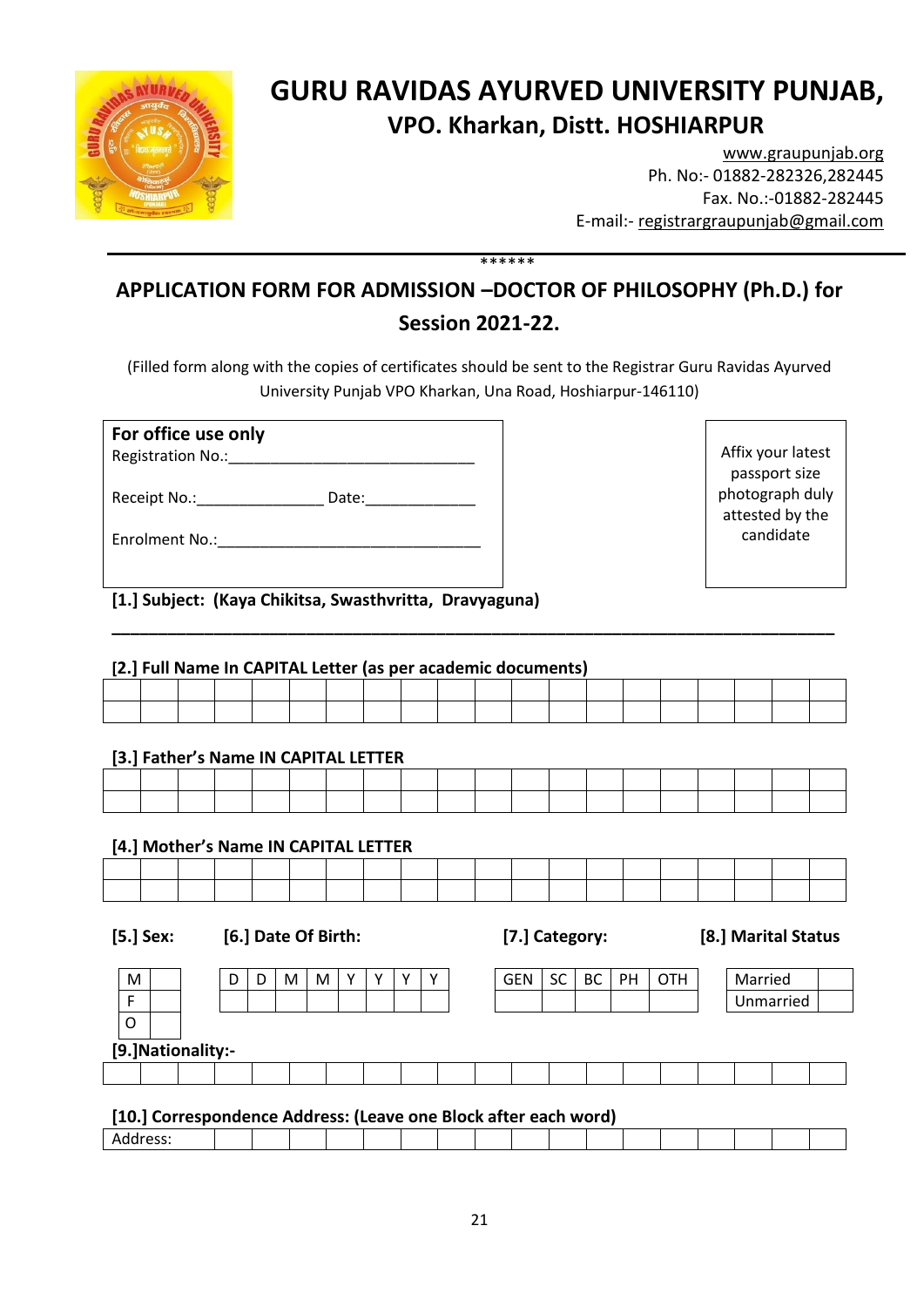|        |                    |  |  |  |  |  |  |  |  |  | <b>PIN Code:</b> |  |  |  |  |
|--------|--------------------|--|--|--|--|--|--|--|--|--|------------------|--|--|--|--|
|        | District:          |  |  |  |  |  |  |  |  |  |                  |  |  |  |  |
|        |                    |  |  |  |  |  |  |  |  |  |                  |  |  |  |  |
| State: |                    |  |  |  |  |  |  |  |  |  |                  |  |  |  |  |
|        |                    |  |  |  |  |  |  |  |  |  |                  |  |  |  |  |
|        | <b>Contact No.</b> |  |  |  |  |  |  |  |  |  |                  |  |  |  |  |
| Email. |                    |  |  |  |  |  |  |  |  |  |                  |  |  |  |  |
|        |                    |  |  |  |  |  |  |  |  |  |                  |  |  |  |  |

#### **[11.] Whether the Permanent Address is same as Correspondence Address:**

| Yes | No |  |
|-----|----|--|
|     |    |  |

If not the same then fill the following section accordingly:

**Permanent Address:**

| Address:           |  |  |  |  |  |  |  |  |  |  |  |                  |  |  |  |  |
|--------------------|--|--|--|--|--|--|--|--|--|--|--|------------------|--|--|--|--|
|                    |  |  |  |  |  |  |  |  |  |  |  |                  |  |  |  |  |
|                    |  |  |  |  |  |  |  |  |  |  |  | <b>PIN Code:</b> |  |  |  |  |
| District:          |  |  |  |  |  |  |  |  |  |  |  |                  |  |  |  |  |
|                    |  |  |  |  |  |  |  |  |  |  |  |                  |  |  |  |  |
| State:             |  |  |  |  |  |  |  |  |  |  |  |                  |  |  |  |  |
|                    |  |  |  |  |  |  |  |  |  |  |  |                  |  |  |  |  |
| <b>Contact No.</b> |  |  |  |  |  |  |  |  |  |  |  |                  |  |  |  |  |
| Email.             |  |  |  |  |  |  |  |  |  |  |  |                  |  |  |  |  |
|                    |  |  |  |  |  |  |  |  |  |  |  |                  |  |  |  |  |

#### **[12.] Detail of Educational Qualifications:**

| Sr. No.          | Name of<br><b>Examination</b> | Year of<br><b>Passing</b> | Subject | %/CGP | <b>Board/University</b> |
|------------------|-------------------------------|---------------------------|---------|-------|-------------------------|
| $10^{\text{th}}$ |                               |                           |         |       |                         |
| $12^{th}$        |                               |                           |         |       |                         |
| U.G.             |                               |                           |         |       |                         |
| P.G.             |                               |                           |         |       |                         |
| <b>Others</b>    |                               |                           |         |       |                         |
|                  |                               |                           |         |       |                         |

| [13.] Whether you are currently employed: | Yes |  | No |  |  |  |  |  |
|-------------------------------------------|-----|--|----|--|--|--|--|--|
| If YES, specify details below:-           |     |  |    |  |  |  |  |  |
|                                           |     |  |    |  |  |  |  |  |

| Sr. | Name & Address          | Designation | Nature of Post         | l Period of | Exp. | l Annexure |
|-----|-------------------------|-------------|------------------------|-------------|------|------------|
|     | No. of the organization |             | (Temporary/ad- Service |             |      |            |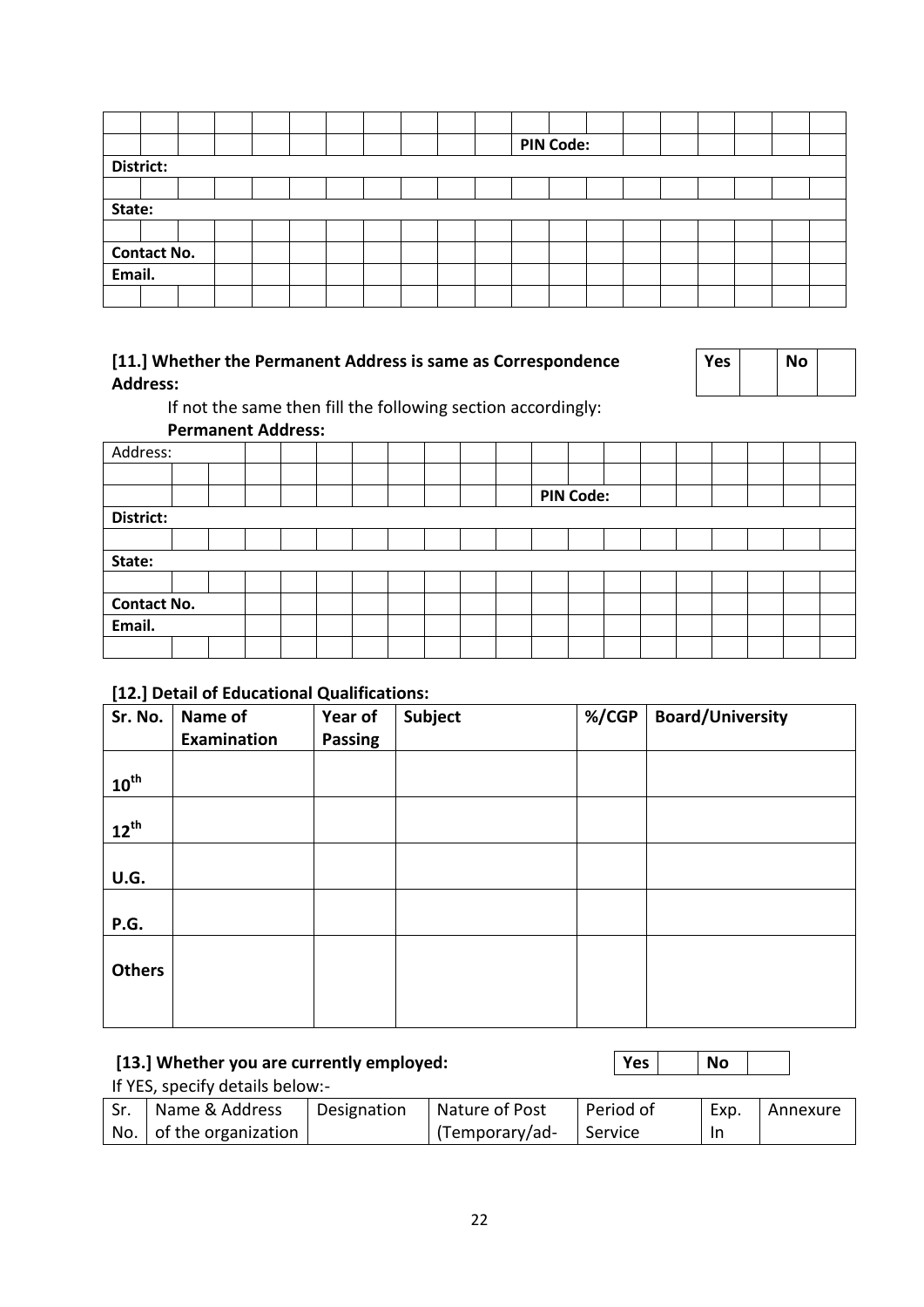|  | hoc, Permanent) |  | Years |  |
|--|-----------------|--|-------|--|
|  |                 |  |       |  |
|  |                 |  |       |  |
|  |                 |  |       |  |
|  |                 |  |       |  |
|  |                 |  |       |  |

#### 

**Signature of the Candidate**